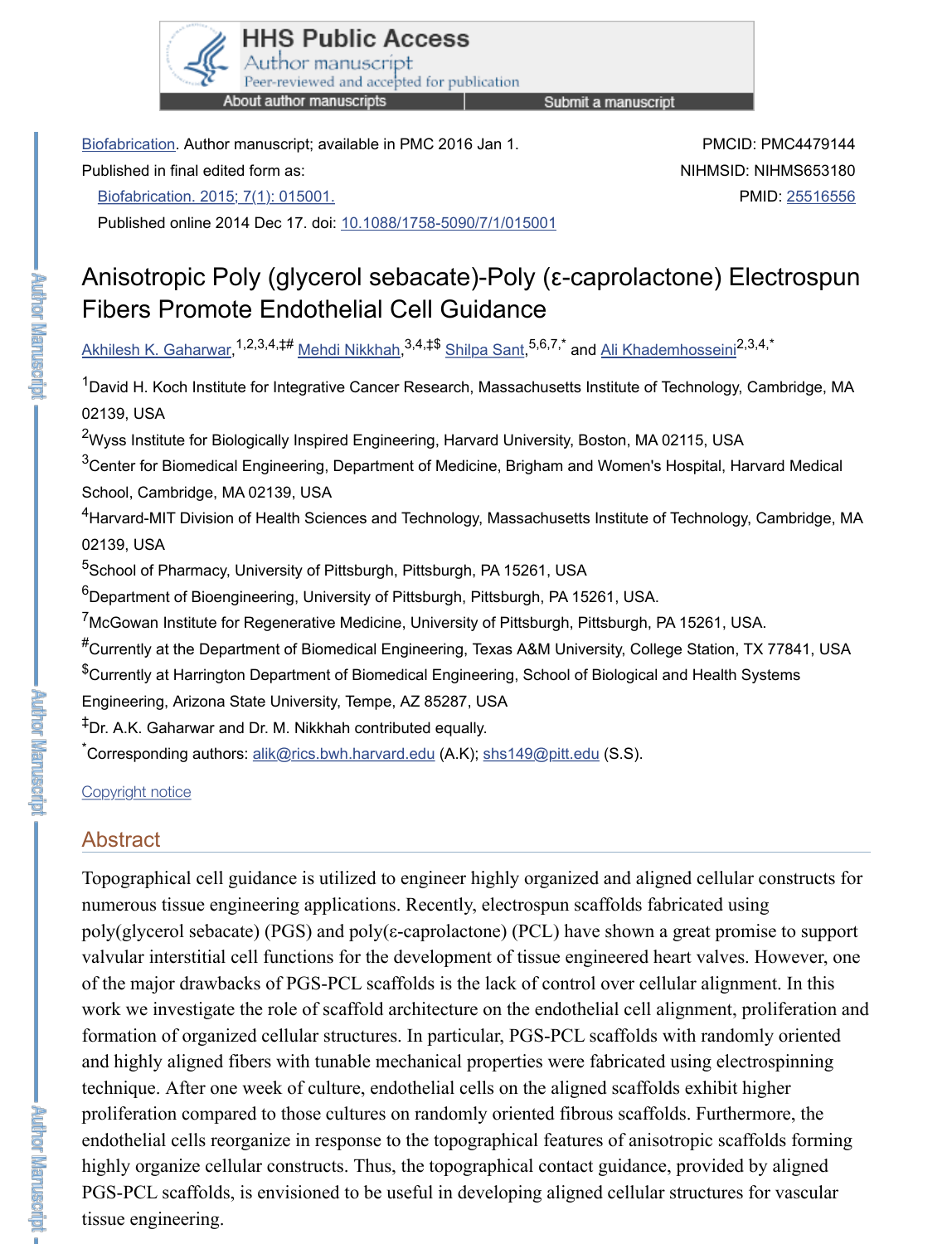erodible characteristic of PGS makes it desirable to develop scaffolds for tissue engine applications (Wang *et al.*, 2002; Jaafar *et al.*, 2010; Sun *et al.*, 2011; Sun *et al.*, 2009;  $2008$ ). In the body, the cellular microenvironment, exhibits a complex milieu of biop biochemical signals, which play a crucial role in directing cellular functions. For example, extractional results. matrix (ECM) proteins as well as the basement membrane are comprised of heterogeneous matrix pores, ridges and fibers at micro and nano-scale levels, which act as a cellular scaffold cell functions (Sant *et al.*, 2012; Dolatshahi-Pirouz *et al.*, 2014; Gaharwar *et al.*, 2014 topogra[phical features continuously inte](#page-12-0)[rac](#page-13-0)t with the cells [and influence their ph](#page-14-0)ysiol [via cell-matrix signali](#page-13-2)ng pathways (Chen et al.[, 2004; Stevens a](#page-11-1)nd George, 2005; Ku Leong, 2009; Nikkhah *et al.*, 2012a; Gaharwar *et al.*, 2014c).

**POTE EMPLOYEE** 

**Property Republication** 

**MENDER ENTERPRIS** 

To date, micro- [and nanofabrica](#page-13-3)[tion techniques hav](#page-14-1)[e been utilized to d](#page-14-2)evelop scaffold defined topographical features to mimic native tissue architecture at different length *et al.*, 2014c; [Khademhosseini](#page-14-2) *et al.*[, 2006; Zorlutu](#page-12-1)na *et al.*[, 2012; M](#page-14-3)[ihaila](#page-14-4)*et al.*, 2013 a recent study micromolding technique was used to develop PGS scaffolds with diam that resulted in anisotropic mechanical properties of the scaffolds (Engelmayr *et al.*,  $al$ ,  $2013$ ). In particular, the importance of designing scaffolds with anisotropic struct underlined by growing evidence that scaffolds with structural anisotropy play a major role in guiding  $\alpha$ cellular behavi[ors. In another w](#page-14-5)[ork, PGS with accordion-like h](#page-11-2)[oneycombs structure wa](#page-11-3)s promote the formation of aligned cellular structures (Engelmayr *et al.*, 2008). Specifi [anisotropic structure and directional](#page-12-2)[ly dependent me](#page-11-4)[ch](#page-12-2)[anical properties were uti](#page-14-6)lized to regulate ce[ll adhesion, shape, spr](#page-13-4)e[ading, and migration.](#page-12-3)

In the past few years, electrospinning has become a popular approach to fabricate higher engineering scaffolds to mimic the natural ECM microenvironment (Bhardwaj and K Gaharwar *et al.*[, 2014a; Fleischer and Dvir](#page-12-4), [2012; Gaharwar](#page-15-0) *et al.*, 2014d). For instar study, injectable nanofibers of PGS were fabricated to engineer cardiac tissues (Ravid  $2012$ ). In the proposed approach, a co-axial electrospinning setup [was utilized to fabricate](#page-11-5) from PGS and poly-l-lactic acid (PLLA). PLLA was later removed to obtain injectab minimally invasive therapies. Interestingly, cardiac markers including connexin 43, a and myosin heavy chain were highly expressed in PGS nanofibers compared to PLL<sup>1</sup> *al.*, 2012). To further enhance physical, chemical an[d biological functionalit](#page-11-5)y, PGS h copolymerized with a range of natural and synthetic polymers (Ravichandran *et al.*, 2 *al.*, 2009; Sant *et al.*, 2011; Tong *et al.*, 2011; Kharaziha *et al.*, 2013). For example, P copolymers were synthesized with different mechanical properties ranging from soft mechanically stiff in order to mimic properties of soft tissues such as cartilage, cardiac [cords \(Zhang](#page-11-7) *et al.*, 201[3\). In another study, a wid](#page-11-8)[e range of mechanical p](#page-12-5)roperties of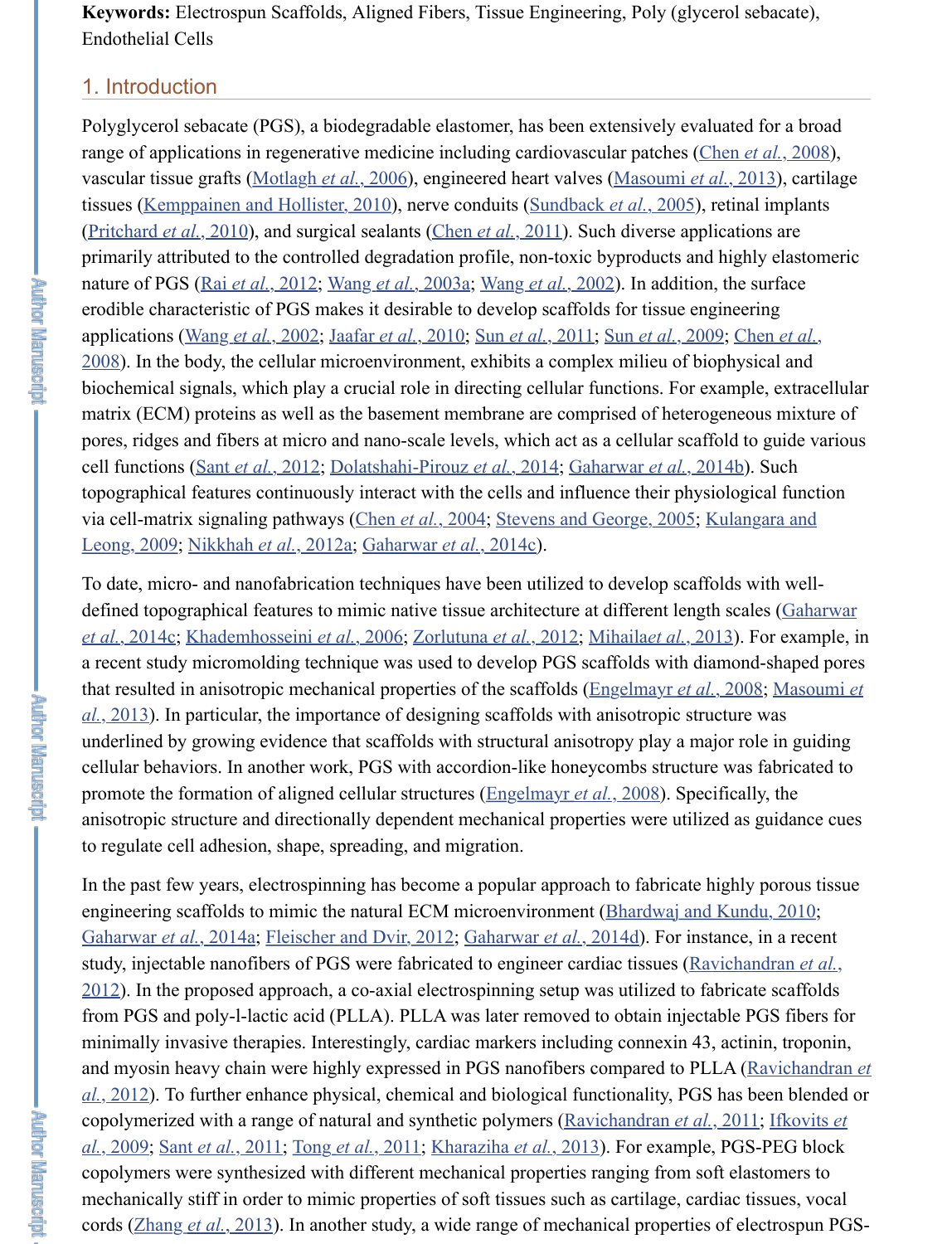anisotropy of the construct and subsequent cellular alignment. (Sant *et al.*, 2011; Sant *et al.*, 2013) Moreover in a recent study, it was observed that anisotropic structures are promising [valve tissue engineerin](#page-12-7)g, as VICs are proliferate and form aligned structure in anisotropic (Sohier *et al.*, 2014) Therefore, we hypothesized that by controlling the fiber orientat can be incorporated within the fibrous scaffolds to provide topological cues for enhanced current cellular cellular cellular control cellular cellular cellular cellular cellular cellular cellular cellular cellular cellular [signaling.](#page-14-8)

In this study, we investigated the effect of PGS-PCL fiber organization on endothelia Electros[pinning was used](#page-14-7) t[o fabricate rando](#page-14-9)m and aligned scaffolds from blends of P polymers with tunable mechanical properties. The effect of fiber orientation was eval endothelial cell attachme[nt, proliferation](#page-14-7) a[nd organization.](#page-14-8) The specific goal of this p investigate the potential applicability of PGS-PCL fibrous scaffolds for engineering v substitutes. We hypothesize that the anisotropic PGS-PCL scaff[olds will assist in](#page-14-7) form structure, mimicking native tissue architecture, to develop small and medium-sized ti vascular grafts.

# 2. Experimental Section

### 2.1 Materials

PGS (Molecular weight~5,012 Da and PDI~2.64) was synthesized according to previously polycondensation methods (Wang *et al.*, 2003a; Zhang *et al.*, 2013). Briefly, equimol (Sigma-Aldrich, USA) and sebacic acid (Sigma-Aldrich) were heated to  $130^{\circ}$ C for 2 in a round bottom reactor. The pressure was gradually decreased to 50 mTorr and the continued under vacuum condition for 48 h. PCL  $(C_6H_{10}O_2)$ n (Molecular weight 70obtained from Sigma-Aldrich (USA).

## 2.2 Scaffold Fabrication

The electrospun scaffolds were fabricated by first dissolving PCL (10  $\%$  w/v) and PC 9:1 ratio of anhydrous chloroform and ethanol according to previously published met 2011; Sant *et al.*, 2013). Electrospinning of the PGS-PCL mixture was carried out using  $(21G)$ , 2 mL/h flow rate, 12.5 kV (Glassman High Voltage, INC., USA) and 18 cm d the collector and needle. Ra[ndom scaffolds wer](#page-14-1)[e obtained by using](#page-15-1) a circular aluminum (8 inches in diameter) while aligned scaffolds were fabricated by using a parallel coll inches in length with a gap of 1 inch). The voltage and distance were kept constant to and aligned scaffolds. The fabricated electrospun scaffolds were dried in vacuum over the residual solvent.

**Property Family Company** 

**CHRISTIAN ENGINEER**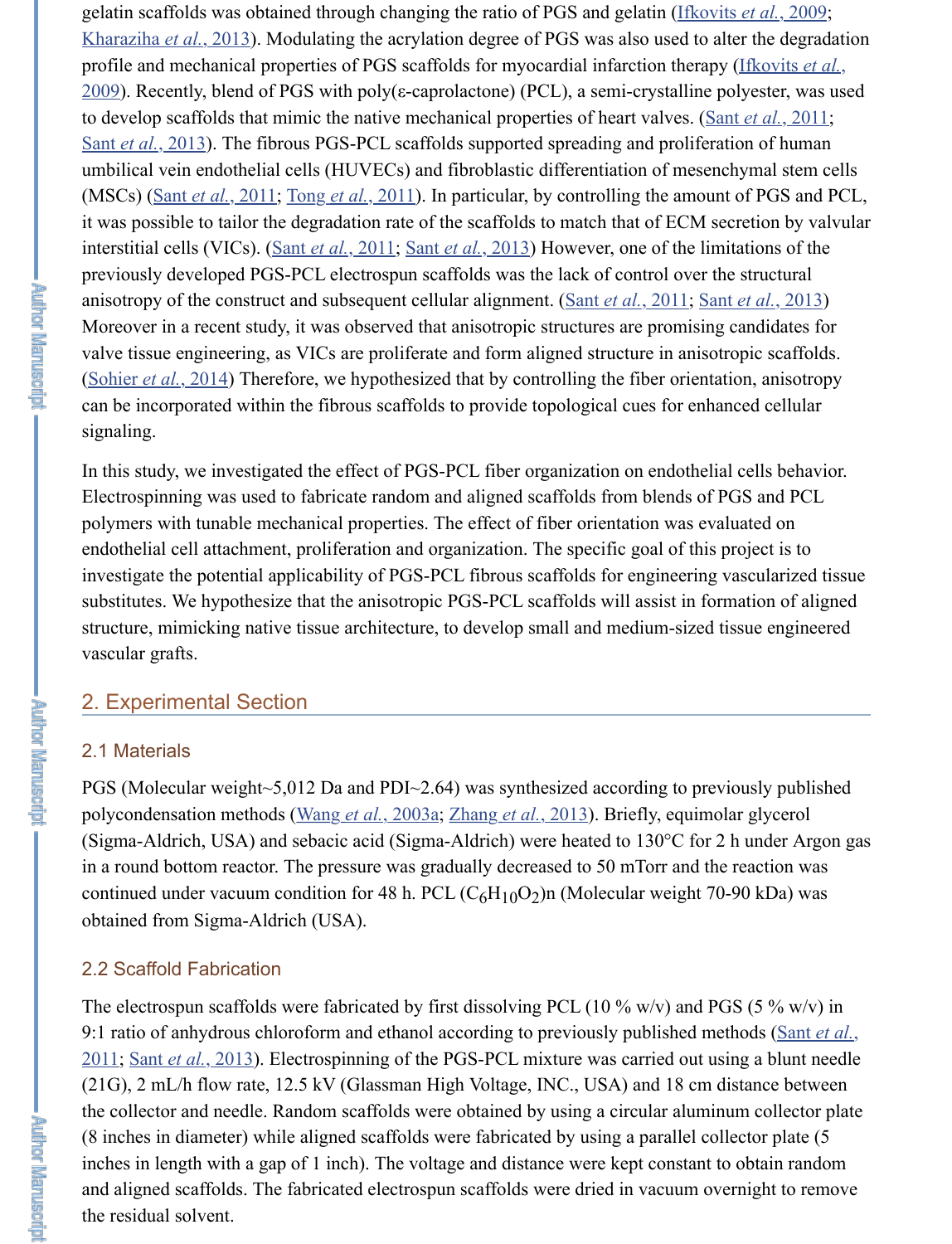#### 2.3 Microstructure Evaluation

Electrospun fiber structure and morphology was evaluated by scanning electron microscopy (SEM) (JSM 5600LV, JEOL, USA). The fabricated scaffolds were coated with Au/Pd for 2 min using a Hummer 6.2 sputter coater (Ladd Research, USA). SEM images were acquired at 5KV accelerating voltage, 5mm working distance and a spot size of 20. The images were analyzed using Image J (NIH, USA) software and fiber diameter was calculated from at least 100 fibers. The alignment of fibers was characterized using directional plugin of ImageJ to obtain Fast Fourier transformation (FFT) of SEM images.

## 2.4 Chemical characterization

Fourier Transform Infrared (FTIR) spectra of the fabricated electrospun scaffolds were obtained using Alpha FTIR spectrometer (Bruker, USA). For each sample, at least 24 scans with 4 cm<sup>-1</sup> resolution were collected. Thermal properties of PGS-PCL scaffolds were determined by Differential Scanning Calorimeter (DSC) 8500 (Perkin-Elmer, USA). Pre-weighted scaffolds were sealed in aluminum pans and were heated at 10  $\degree$ C/min. The samples were then subjected to two heating and cooling cycles between −70 °C to 150 °C under nitrogen gas. The second heating cycle was used to determine the melting temperature  $(T_m)$  and the melting enthalpy  $(\Delta H_m)$ .

### 2.5 Mechanical Testing

The mechanical properties of the blended PGS-PCL scaffolds were characterized using Instron 5943 Materials Testing System (Instron, USA) at 10 mm/min strain rate with 50 N load cell. The scaffolds were cut in rectangular shapes ( $10 \times 5$  mm<sup>2</sup>) with approximate thickness of 100-140 µm. For the tensile test, samples were griped from two end using rubber griped to avoid slippage. A preload of 0.01N was applied on the scaffolds before the start of the experiment. The elastic modulus was calculated from the linear section of stress-strain curve within 5-15% strain range. The morphology of electrospun scaffolds was evaluated after the mechanical deformation using SEM imaging. The fractured samples were coated with Au/Pd before the imaging to determine the effect of mechanical deformation on topography.

# 2.6 Cell seeding and proliferation

GFP-expressing human umbilical vein endothelial cells (HUVECs) (passage  $\sim$  10-15) were used in this work. The cells were cultured in endothelial specific growth medium (EGM-2, Lonza, USA) containing 2% fetal bovine serum (FBS), human fibroblast growth factor (hFGF), vascular endothelial growth factor (VEGF), human epidermal growth factor (hEGF), insulin growth factor (R3-IGF-I), ascorbic acid, hydrocortisone, heparin, and 1 % gentamicin and amphotericin B. The fibrous scaffolds  $(5 \times 5 \text{ mm}^2)$  were sterilized using 70% ethanol and the cells were seeded on each scaffold with a density of  $2\times10^5$  cells in ultra-low adhesion plates. The effect of fiber orientation on the metabolic activity of the cells was evaluated using Alamar Blue assay (Invitrogen, USA) over a period of 7 days.

# 2.7 Histology

Cell-seeded scaffolds were fixed using 4% paraformaldehyde (PF) solution and then dehydrated using an alcohol gradient and paraffin-embedding. The fixed samples were then sectioned (10  $\mu$ m) and mounted on glass slides and washed in xylene. The sections were finally rehydrated before staining with hemotoxylin and eosin (H&E).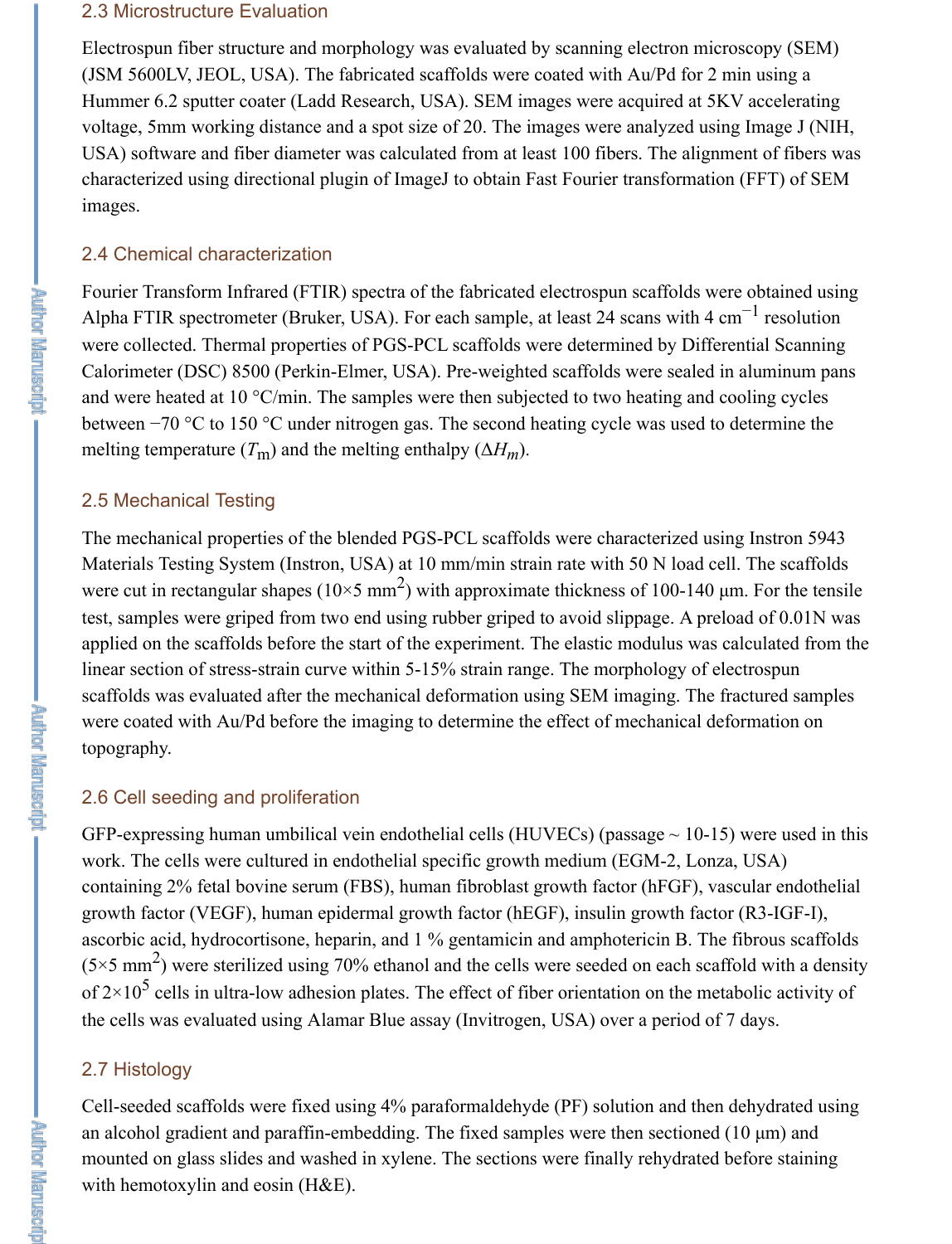seeded scaffolds were fixed in 4% PF solution and the cell membrane was permeabil Triton X-100 for 30 minutes. Subsequently, the samples were blocked in  $1\%$  bovine  $s$ (BSA) for actin cytoskeleton and in  $10\%$  horse serum for CD-31 staining, respectivel were stained using 1:40 dilution of Alexa Fluor-594 phalloidin (Abcam) in 0.1% BS. staining was performed using 1:100 dilution of monoclonal mouse anti-CD31 primar (Abcam) and 1:200 dilution of Alexa Fluor-594 conjugated goat anti-mouse secondary 10% horse [serum.](#page-13-6)

# 2.10 Statistical Analysis

All experimental data were presented is mean  $\pm$  standard deviation (SD). Student's tanalyze the differences between the groups for structural analysis and mechanical test

# 3. Results and Discussion

Both, PGS and PCL are considered as aliphatic polyesters. PGS is an amorphous polytemperature and has a faster *in vivo* degradation rate compared to PCL (Wang *et al.*, *et al.*, 2005). Alternatively, PCL is a semi-crystalline polymer which slowly degrades 2-4 years depending on its specific properties (i.e molecular weight and crystallinity) Through blending PGS and PCL, it is possible to develop hybrid biomaterials resemble ECM architecture with a broad spectrum of mechanical properties and degradation profile to modulate to modulate to modulate to modulate to modulate to modulate to modulate to modulate to modulate to modulate to modulate to various cell functions (Sant *et al.*, 2011; Sant *et al.*, 2013). Due to their unique property contains and the same of their combined property contains and the same of the same of the same of the same of the same of the PGS-PCL based electrospun scaffolds can be extensively used for cardiovascular tiss applications (i.e. heart valves, vascular grafts).

# 3.1. Structural and chemical characterization of electrospun scaffolds

The fiber morphology of random and aligned scaffolds was determined using SEM in ). Both random and aligned scaffold exhibited fibers with uniform and smooth surface with diameter in the range of  $3.4\pm0.78$  µm and  $4.7\pm0.6$  µm respectively. The microsc indicated enhanced fiber orientation within the aligned scaffolds compared to the ran further analyze the degree of alignment, we performed two-dimensional (2D) Fast Fourth (FFT) of the SEM images. We first converted the spatial organization of fibers into a defined frequency do[main. This process](#page-14-7) [maps the rate of](#page-14-8) change of intensities across images and the output image depicts the orientation of the object in the original image.

**Property Report Follows** 

**Explorer Manuager** -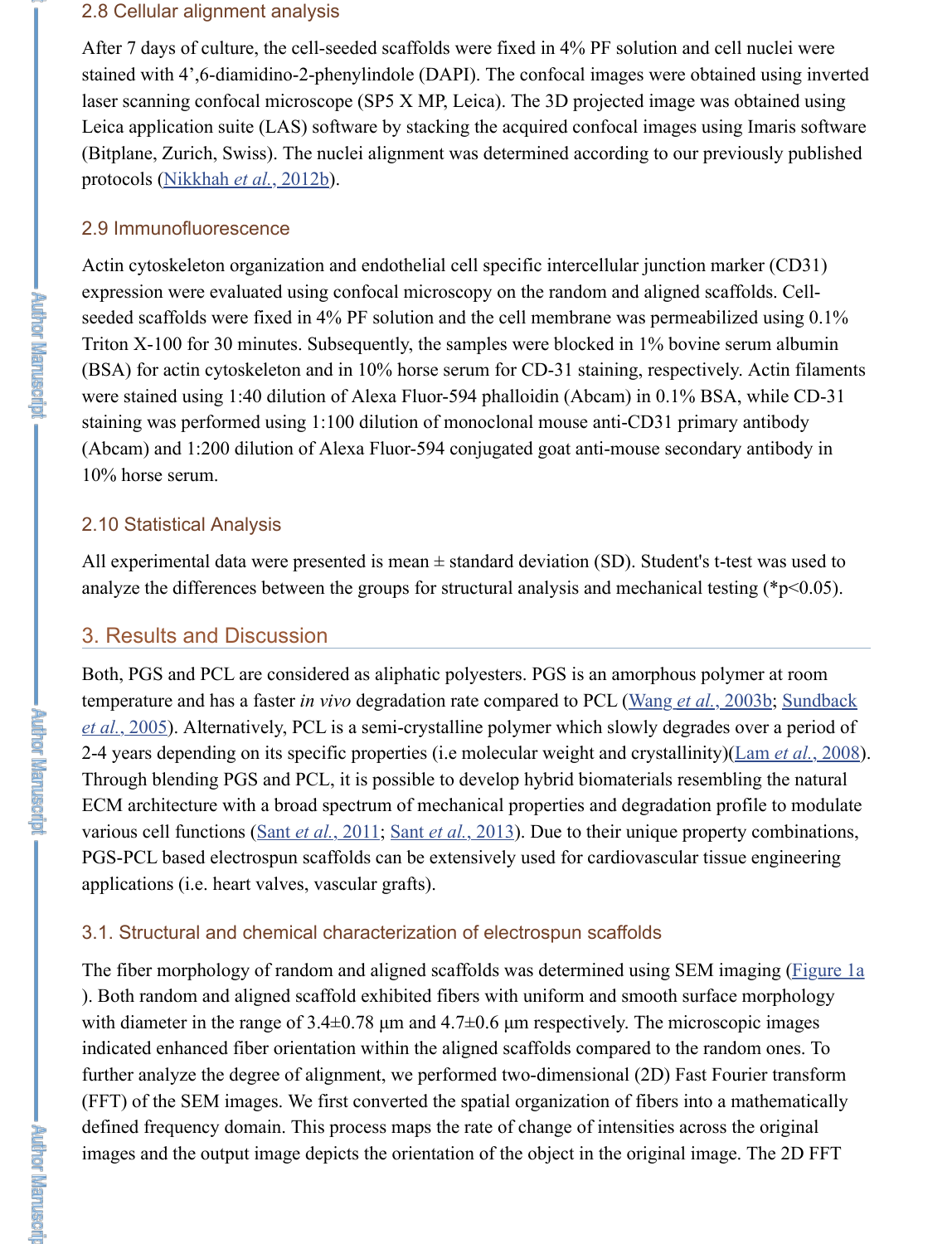highl[y organized](https://www.ncbi.nlm.nih.gov/pmc/articles/PMC4479144/figure/F1/) and aligned fibers were observed in the aligned scaffolds. Inset: 2D FFT of further verified highly oriented structure within the aligned scaffolds. (b) The random scaffolds a small degree of preferred orientation  $(49.8\pm 33.8^{\circ})$ , as compared to the aligned scaffolds  $(2.3\pm 3.3^{\circ})$ . data represents fiber diameter calculated from at least 100 fibers (n=3).

The preferred orientation of fibers within aligned and random scaffolds was also investigated using using using using using using using the preferred using using the preferred using using using the preferred using using us ImageJ software (Directional plugin). The results indicated relatively flat and skewed ran[dom and](https://www.ncbi.nlm.nih.gov/pmc/articles/PMC4479144/figure/F1/) normal distribution comprised of a sharp peak within the aligned scaffol indicated a small degree of preferred orientation in the random scaffolds at  $49.8 \pm 33.8$  $= 0.38$ ). On the other hand, preferred orientation was  $-2.3\pm15.3^\circ$  within the aligned s (goodness of fit = 0.94) ( $Fig 1b$ ). The goodness of the fit indicated that the aligned sc</u> 94% of the fibers in the range of −2.3±15.3°. In the current study, we selected only random and highly random and higher and higher study, we selected only random and higher study. aligned scaffold, however there are range of parameters in electrospinning processes to obtain variable degree of fiber alignment.(Courtney *et al.*, 2006)

FTIR spectroscopy was performed to determine the presence of PGS and PCL within scaffolds. Both PCL and PGS showed very similar IR bands at 2923 cm<sup>-1</sup> (CH<sub>2</sub> stret asymmetric), 2857 cm<sup>-1</sup> (CH<sub>2</sub> stretching-symmetric), 1293 cm<sup>-1</sup> (C–O and C–C stre crystalline phase), 1720 cm<sup>-1</sup> (carbonyl stretching) and 1240 cm<sup>-1</sup> (C-O-C stretching Figure 2a). Additionally, PGS showed an addition hydroxyl peak at 3500 cm<sup>-1</sup>, which observed in pure PCL. Overall, electrospun PGS-PCL scaffolds showed both PGS and indicating composite structure of the fibers. nd PGS showed very similar IR bands at 2923 cm  $^{-1}$  (CH<sub>2</sub>)<br><sup>-1</sup> (CH<sub>2</sub> stretching-symmetric) 1293 cm<sup>-1</sup> (C-O and C-0

**REFIGURERED** 

**Puthor Meruscript –**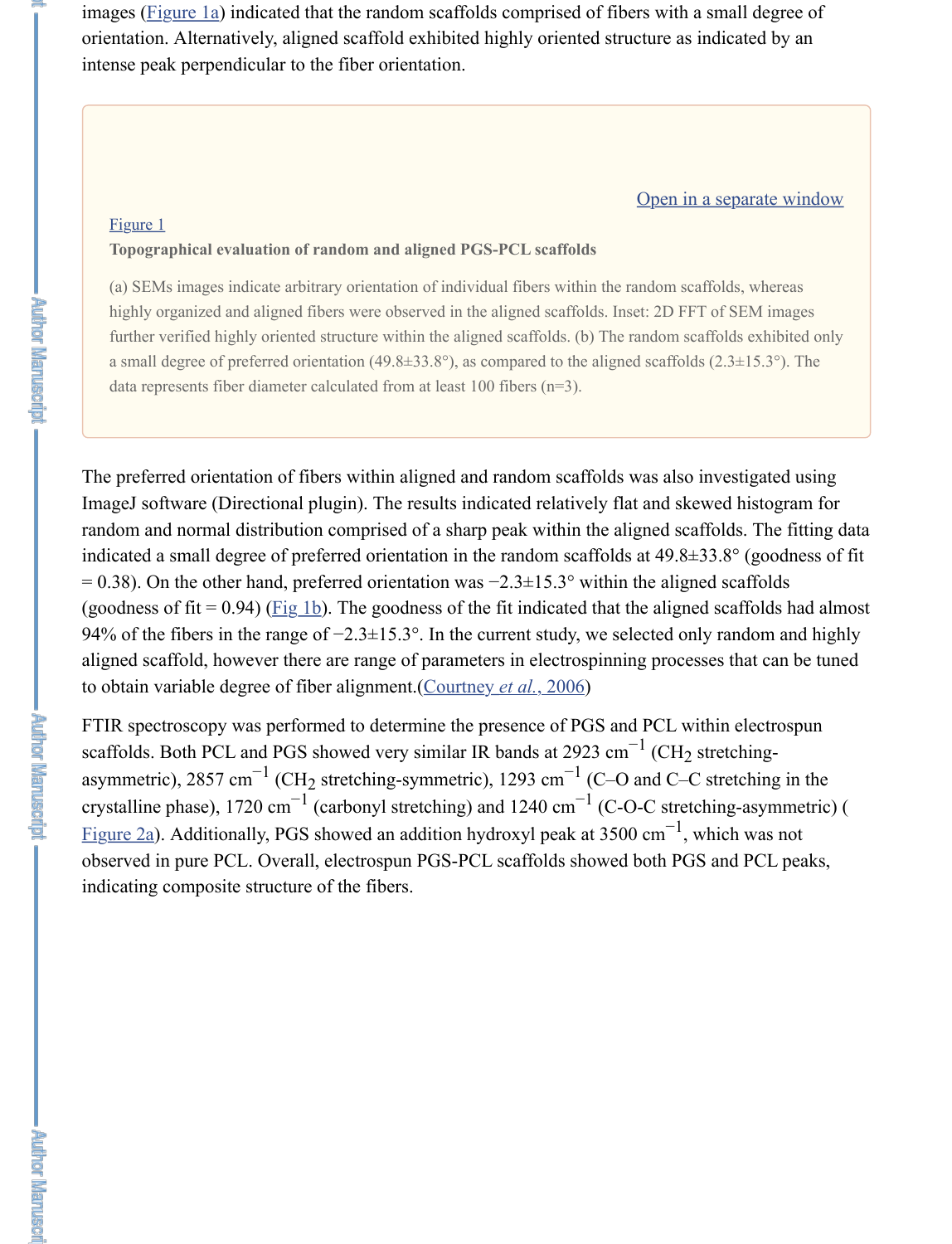We further used DSC to determine the effect of addition of PGS on the thermal properties ele[ctrospun](https://www.ncbi.nlm.nih.gov/pmc/articles/PMC4479144/figure/F2/) PGS-PCL scaffolds. Figure 2b shows the DSC thermograms (heating cycles) and PGS-PCL scaffolds. The melting temperature  $(T_m)$  of pure PCL and pure PGS was 57.8 °C and 12.4 °C while the melting enthalpy ( $\Delta H$ ) was found to be 47.96 J/g and 1. respectively. Notably, electrospun scaffolds, exhibited two distinct  $T_m$  (56.1 and 11.9 presences of both PGS and PCL within the blended scaffolds. The presence of two di indicates that PGS and PCL are not fully miscible and phase separation might occur at electrospinning process. These results were in agreement with the previously published reports (Bolgen *et al.*, 2005; Cai and Liu, 2008; Liu *et al.*, 2007).

# 3.2 Effect of Electrospun Fiber Orientation on Mechanical Properties of Scaffolds

The mechanical properties of biomaterials are among crucial parameters, which significantly influence cell functions. In particular, prev[ious studie](https://www.ncbi.nlm.nih.gov/pmc/articles/PMC4479144/figure/F2/)s have demonstrated that scaffolds with low in cells with round morphology, while scaffolds with high stiffness will lead to stretched and spinlike cellular morphology.(Engler et al., 2006) On the other hand, organs and tissues v exhibit different mechanical properties depending on their functionality. For instance undergoes continuous cyclic mechanical deformation, exhibits elastic modulus in the MPa depending on the physiological anatomy, location and functionality of the blood *al.*, 2014; Sacks *et al.*, 2009; Wagenseil and Mecham, 2009) Therefore, we investigated the mechanical the mechanical the mechanical the mechanical the mechanical theory and mechanical the mechanical theory and mechanica properties of fibrous scaffolds using uniaxial tensile test (performed horizontal to the aligned fibers) ( $Figure 2c$ ). The results indicated that random and aligned PGS-PCL s elastic modulus of  $6.3\pm0.1$  MPa and  $9.6\pm1.1$  MPa, respectively (\*p<0.05, Student's tanticipated that the increase in the mechanical strength of the aligned scaffolds is attri oriented architecture of the scaffold, which is capable of bearing a higher load compared to the scaffold, which is capable of bearing a higher load compared to the random scale to the random scale to the random scale to t scaffolds. Under mechanical stress, during initial loading process, fibrous scaffolds u rearrangement before the mechanical deformation of individual fibers. In case of aligned scatter scatter scatter scatter scatter scatter scatter scatter scatter scatter scatter scatter scatter scatter scatter scatter scatt process shortens as most [of the fibers are alig](#page-11-11)ned and significant fiber rearrangement Due to such behavior, the modulus of aligned scaffolds was significantly higher com[random scaffolds.](#page-12-9)

**Author Manuscript** 

**PALIETICS REMOVEMENT**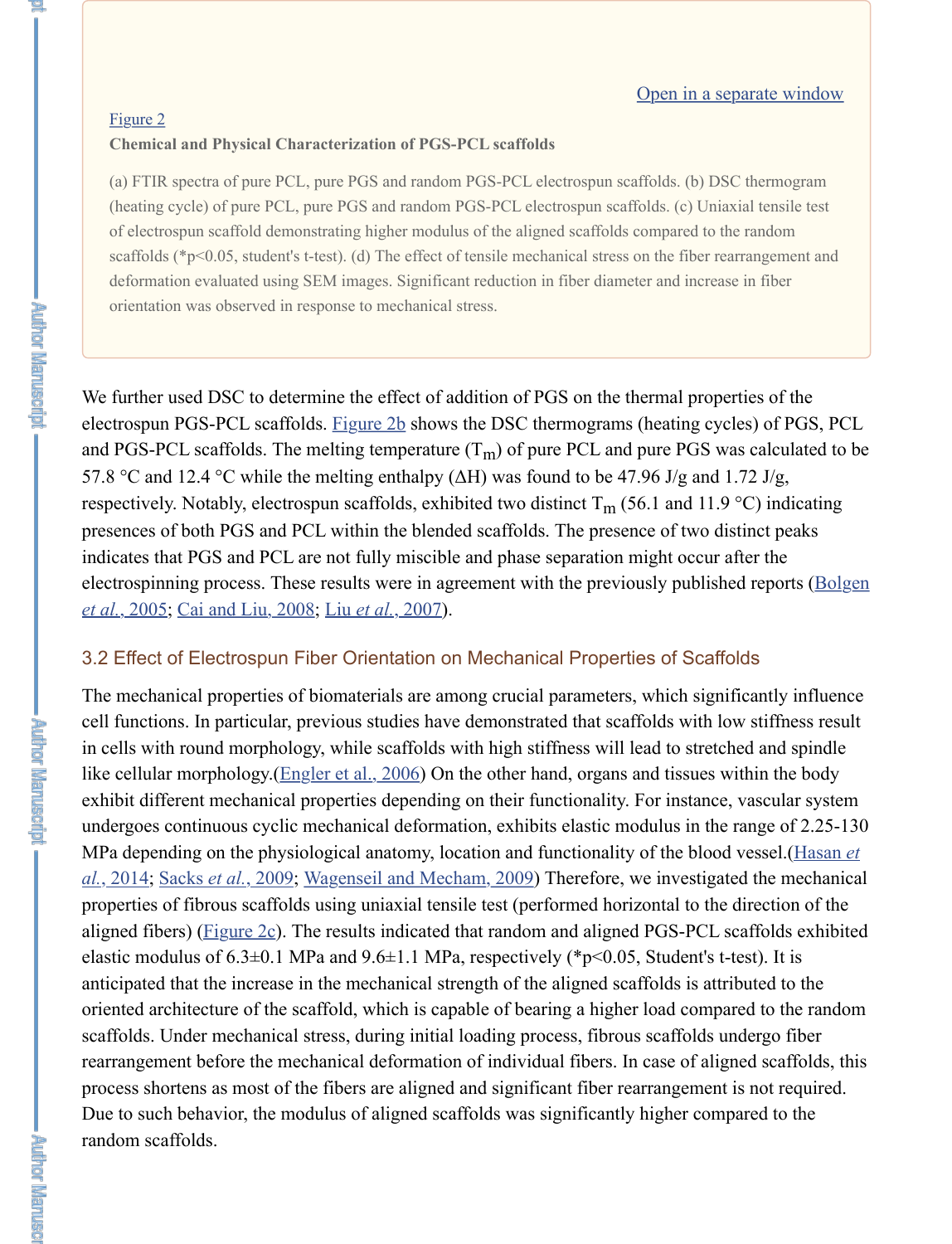deformation. In random scaffolds, the mechanical deformation resulted in a decrease from  $4.7\pm0.6$  µm to  $2.6\pm0.2$  µm, and significant fiber alignment. The deformed fibers [and smooth surfa](#page-14-7)[ce morphology. A](#page-14-8)lternatively, within aligned scaffolds, the mechanical deformation of  $\alpha$ . resulted in a decrease in fiber diameter from  $3.2\pm0.8$  µm to  $1.5\pm0.5$  µm. The deformed fibers showed fibers showed fibers showed fibers showed fibers showed fibers showed fibers showed fibers showed fibers showed fibe necking behavior in the aligned scaffolds.

## 3.3 Effect of electrospun fiber orientation on cell spreading and proliferation

Earlier studies have reported that electrospun PGS-PCL scaffolds promote cell adhes proliferation compared to PCL scaffolds (Sant *et al.*, 2011), mainly due to their enhanced hydrophilicity compared to hydrophobic PCL scaffolds (Sant *et al.*, 2011). Herein, th [and aligne](https://www.ncbi.nlm.nih.gov/pmc/articles/PMC4479144/figure/F2/)d scaffolds on endothelial cells adhesion and spreading was investigated  $($ effect of fiber orientation on the metabolic activity of HUVECs was investigated using assay. The metabolic activity of HUVECs seeded on the aligned scaffolds was higher random scaffolds (Figure 3b). In particular, aligned scaffolds induced higher metabol the formation of a confluent monolayer over a longer period of culture time (i.e. day 7).

## Open in a se

#### Figure 3

**. Author Marwasher** 

**Autor Marwachipt** 

**AND MELTIN** 

### **Effect of topography on cellular adhesion, proliferation [and infiltration wit](#page-14-7)hin the PGS**

(a) Schematic showing cellular morphology with respect to the fiber orientation. (b) Effect of architecture on cellular proliferation after 7 days of culture. Endothelial cells exhibited higher the aligned scaff[olds than the](https://www.ncbi.nlm.nih.gov/pmc/articles/PMC4479144/figure/F3/) random scaffolds. (c) HUVECs readily attached on both random scaffolds and spread along the fiber axis as observed by SEM and fluorescence images (red-action filament, filament,  $\alpha$ blue nucleus (dapi)). Histological evaluation indicated that cells infiltrated within the aligned scaffolds due to highly porous architecture of the scaffolds. The data represents mean  $\pm$  stand  $(n=5, Student's t-test *p<0.05)$ .

SE[M image](https://www.ncbi.nlm.nih.gov/pmc/articles/PMC4479144/figure/F3/)s clearly demonstrated that HUVECs adhered and spread on both, randor scaffolds suggesting the dominance of material properties over structural (fiber organization) cellular attachment (Figure 3c). On the aligned scaffolds, the cells exhibited spindleand were highly organized and elongated along the fiber direction. Alternatively, the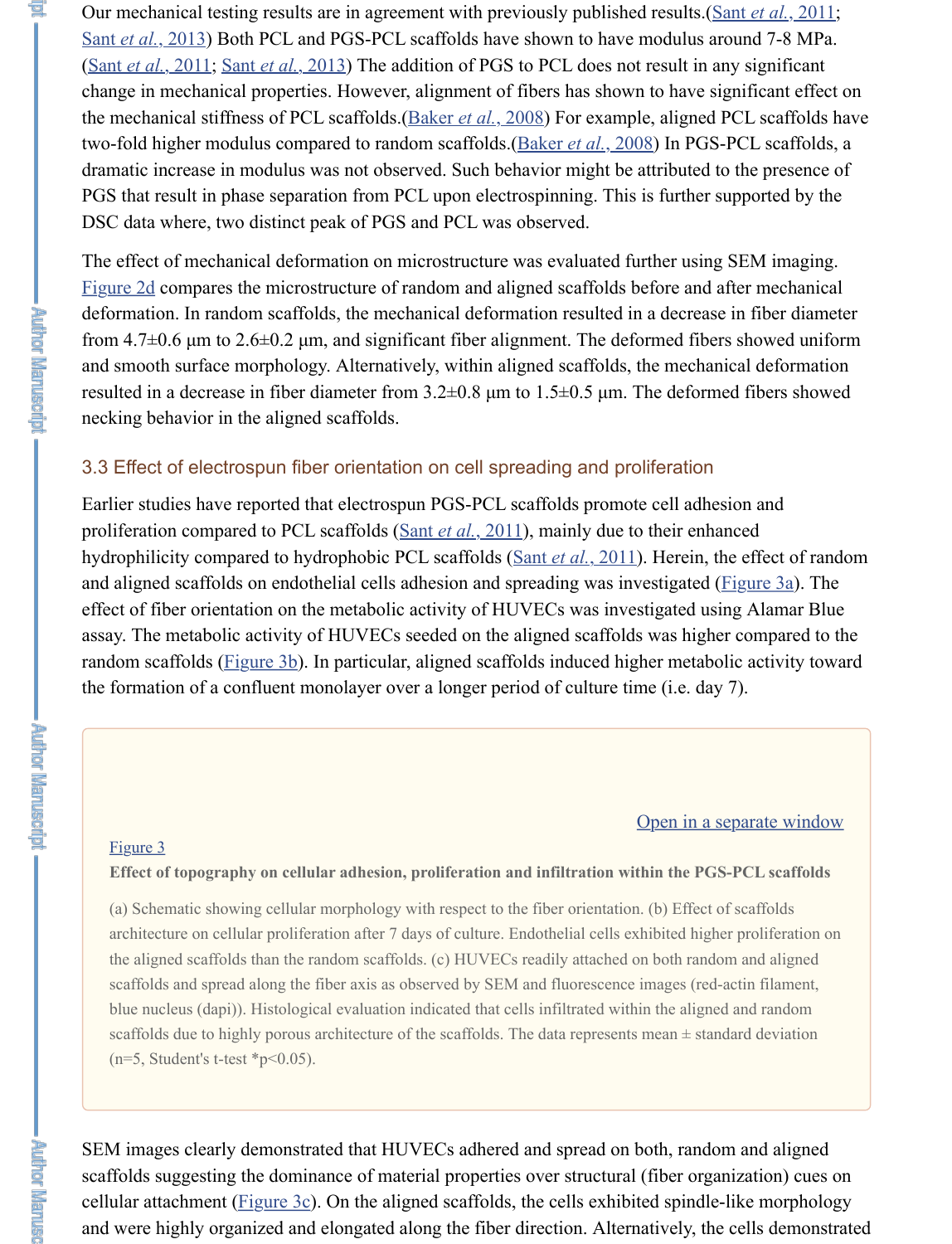distributed hexyl methacrylate (HMA)/methyl methacrylate (MMA)/methacrylic acid with rubber-like material properties (Elastic Modulus  $\sim$  3±2 MPa) and small pore are exhibited a significantly higher proliferation compared to the aligned scaffolds (Heat They concluded that that the pore size is a major factor in regulating proliferation and activity of the cells. Therefore, we expect that the metabolic activity of HUVECs see PGS-PCL scaffolds is governed by the material properties and structural characteristic [scaffolds,](https://www.ncbi.nlm.nih.gov/pmc/articles/PMC4479144/figure/F3/) by providing a coherent and unidirectional signaling in between the neighbor-

## 3.4 Cellular orientation on random and aligned scaffolds

To investigate the role of fiber orientation on cellular organization, nuclear alignment quantified on the random and aligned scaffolds after 7 days of culture. As demonstration-Figures  $4a$ , b, fiber organization had a pronounced effect on the cell nuclear alignment. the aligned and random scaffolds,  $35\%$  of the cells (n=836) and 20% of the cells (n= $\degree$ within  $10^{\circ}$  preferred angle respectively. FFT analysis further confirmed nuclear align through fluorescence images. To date, a large number of studies have demonstrated c along the major axis of micro and nano-scale ridges, grooves, and micropatterns; a pl as "contact guidance" (Teixeira *et al.*, 2003; Curtis and Wilkinson, 2001; Nikkhah *et* Contact guidance plays a significant role in numerous biological processes such as cell (Clark et al., 1990). In addition, cytoskeletal components including actin filaments as adhesion complexes are organized along with the direction of the features (Nikkhah  $\epsilon$ Gaharwar *et al.*, 2011). Therefore, similar process is expected to take place when end cultured on the PGS-PCL scaffolds. As the cells adhere on the aligned scaffolds, they their local microenvironment through their integrin receptors and focal adhesion com [ultimately res](https://www.ncbi.nlm.nih.gov/pmc/articles/PMC4479144/figure/F4/)ults in reorganization of the cytoskeletal structure (i.e. actin filaments) alters their morphology toward alignment and elongation along the fibers.

**PATHETICS** IN EACH OF

**Holland Marinactic Lating 1**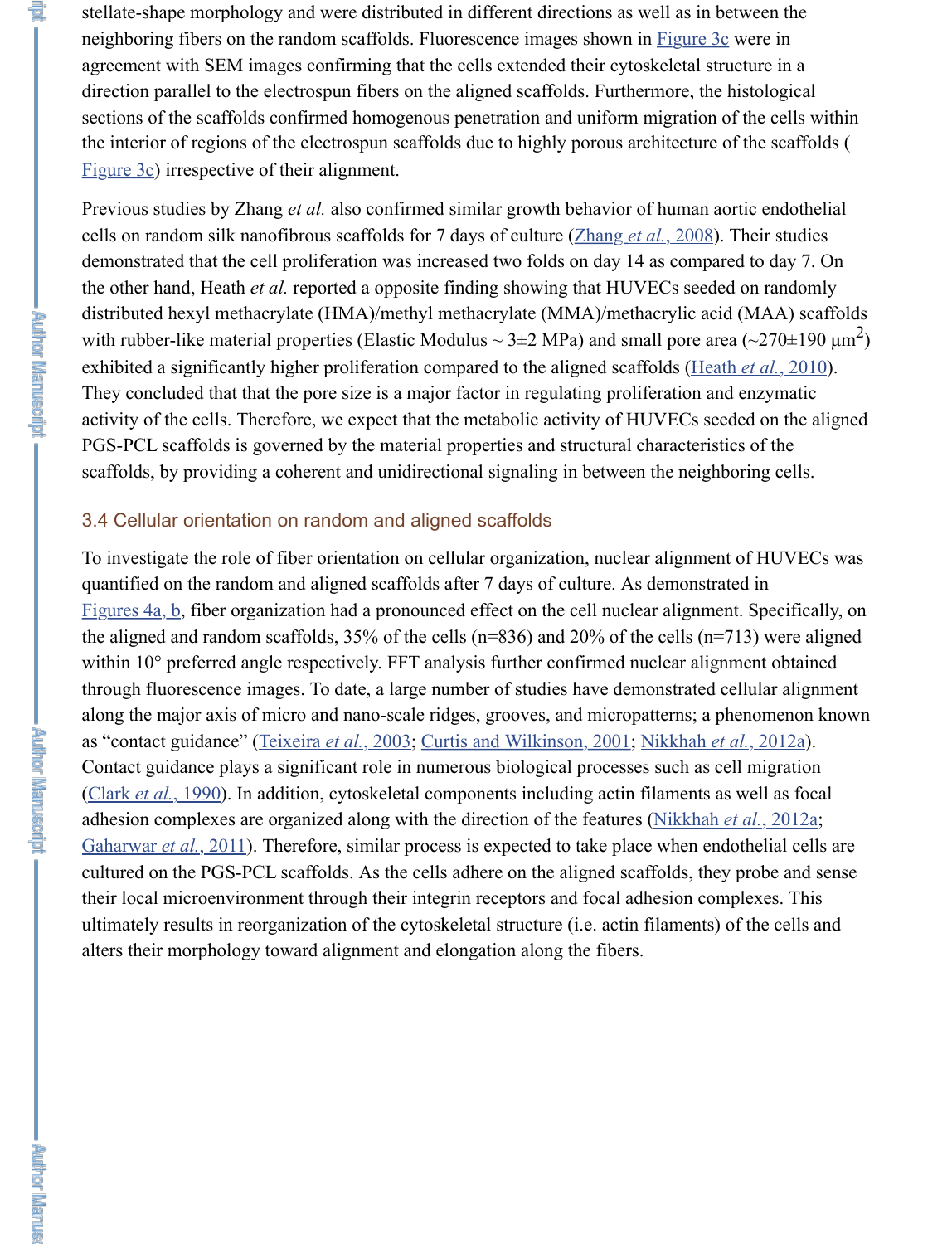# 3.5 Effect of topography on cytoskeletal organizations

One of the major themes in vascularization is the development of biomaterials, which for[mation o](https://www.ncbi.nlm.nih.gov/pmc/articles/PMC4479144/figure/F4/)f cord-like structures. To date, several techniques have been developed to vascularized networks within engineered tissue scaffolds (Kannan et al., 2005; Lovet Khademhosseini and Langer, 2007; Chen et al., 2012). A number of these strategies a approaches where endothelial cells are incorporated within hydrogels and porous sca formation of capillary networks and cord- like structures (Nikkhah et al., 2012b; Du this regard, selection of a proper biomaterial plays a dominant role in the formation of vascularized networks. Herein, we investigated the role of fiber architecture on the fo organized cellular structures.

Immunostaining demonstrated that the cells reorganized and formed a complex and h networks comprised of highly oriented actin fibers on the aligned scaffolds (Figure 5 expressions of CD31, as a major determinant in angiogenesis (Newman *et al.*, 1990), investigated on the developed scaffolds. Figure 5b indicates higher expression of CD aligned scaffolds as compared to the random scaffolds. Al[though it is not clear](#page-12-11) if the [result in enhanced CD-31 expressio](#page-12-12)[n or the 3D micro](#page-11-12)environment provided by electrosult in play a major role. Specifically, CD-31 expression within clusters of the cells was alon directions demonstrating the importance of the aligned sc[affolds for tissue engin](#page-13-6)eering Overall, our findings are in agreement with previous studies showing that electrospun significantly affect morphology, proliferation and alignment of endothelial cells and o suitable material to develop vascularized tissue constructs (Heath *et al.*, 2010; Zhang Furthermore, the developed scaffolds can be used a suitable biomaterials to enhance infiltration for potential applications in designing vascular graft.

**Holding Martinson'n:**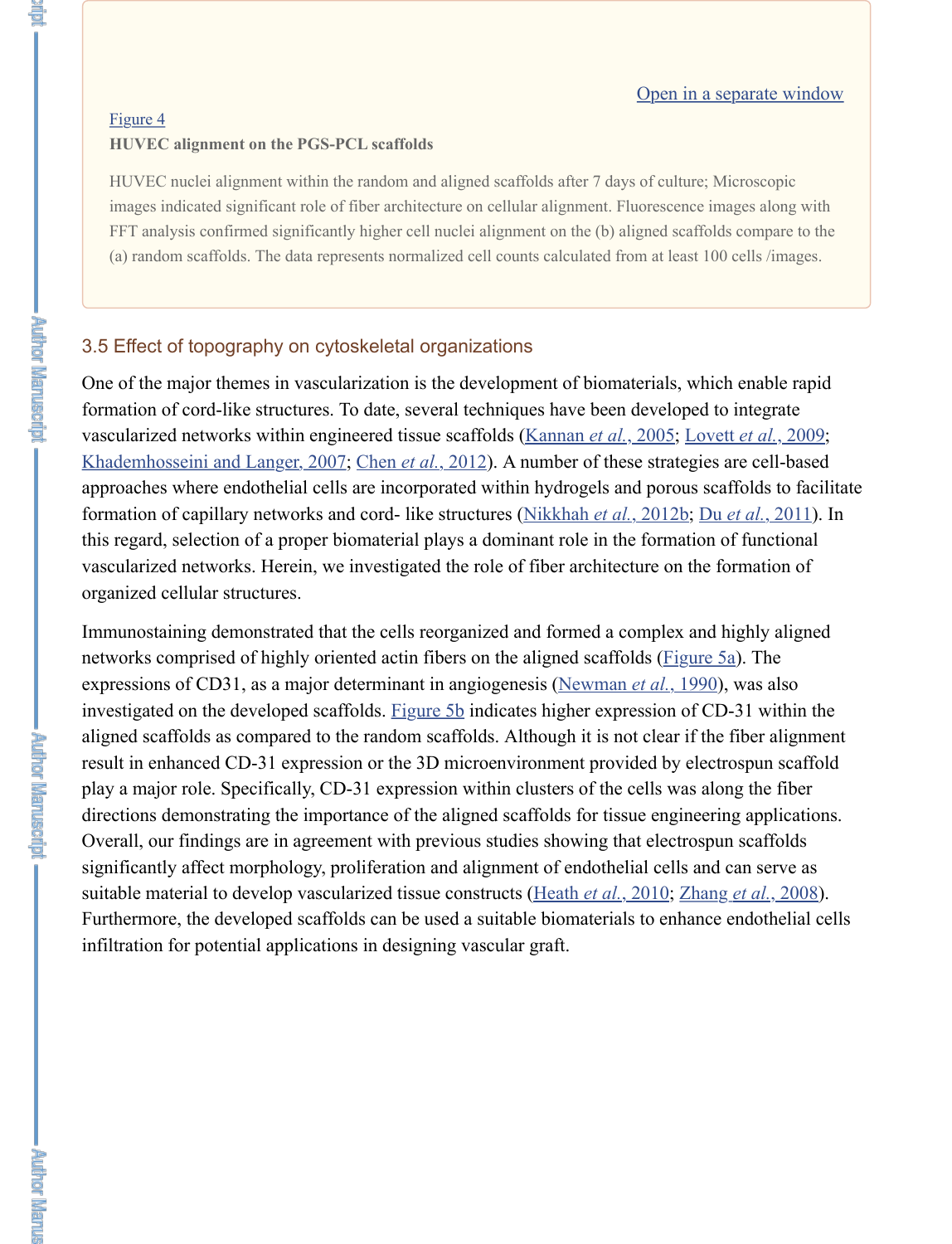Earlier reports have also highlighted the use of aligned scaffolds for tissue engineering 2005; Meng *et al.*, 2010; Xie *et al.*, 2010; Nguyen *et al.*, 2012; Tseng *et al.*, 2014). For rec[ent study](https://www.ncbi.nlm.nih.gov/pmc/articles/PMC4479144/figure/F5/) on PGS-gelatin fibrous scaffold indicates that cardiomyocytes seeded or showed higher expression of sarcomeric α-actinin, Cx-43 and cardiac troponin I (Kharaziha *et al.*, et al., *et al., et al., et al., et al., et al., et al., et al., et al., et al., et al., et al., et al., et al., et al.,* 2013). In another study, mesenchymal progenitor cell were seeded on aligned and ran poly(ester urethane) urea elastomer (Bashur *et al.*, 2009). They demonstrated that the and alignment play an important role on the expression of ligament specific markers  $1\alpha$ 1, decorin, and tenomodulin. Thus aligned PGS-PCL scaffold can be used to engine structures.

# 4. Conclusions

**The Remarking** 

**Putter Menuscript** 

<span id="page-10-0"></span>上高 "

In this work, we investigated the effect of anisotropy of PGS-PCL scaffolds with variable mechanical mechanical mechanical mechanical mechanical mechanical mechanical mechanical mechanical mechanical mechanical mechanical properties on endothelial cell behavior. SEM images confirmed successful fabrication random fibrous scaffolds. Uniaxial tensile test revealed higher elastic modulus of aligned scaffolds as  $\alpha$ compared to the random scaffolds. Notably, aligned PGS-PCL scaffold enhanced cell and alignment and led to the formation of organized endothelial constructs as a neces development of vascularized tissue s[tructures.](#page-10-0)

# Acknowledgements

This research was funded by the US Army Engineer Research and Development Cen for Soldier Nanotechnology, the NIH (EB009196; DE019024; EB007249; HL099073 the National Science Foundation CAREER award (AK).

# REFERENCES

- 1. Baker BM, Gee AO, Metter RB, Nathan AS, Marklein RA, Burdick JA, Mauch potential to improve cell infiltration in composite fiber-aligned electrospun sca selective removal of sacrificial fibers. Biomaterials. 2008;29:2348-58. [PMC free article]] [PubMed] [Google Scholar]
- 2. Bashur CA, Shaffer RD, Dahlgren LA, Guelcher SA, Goldstein AS. Effect of f alignment of electrospun polyurethane meshes on mesenchymal progenitor cel Engineering Part A. 2009;15:2435–45. [PubMed] [Google Scholar]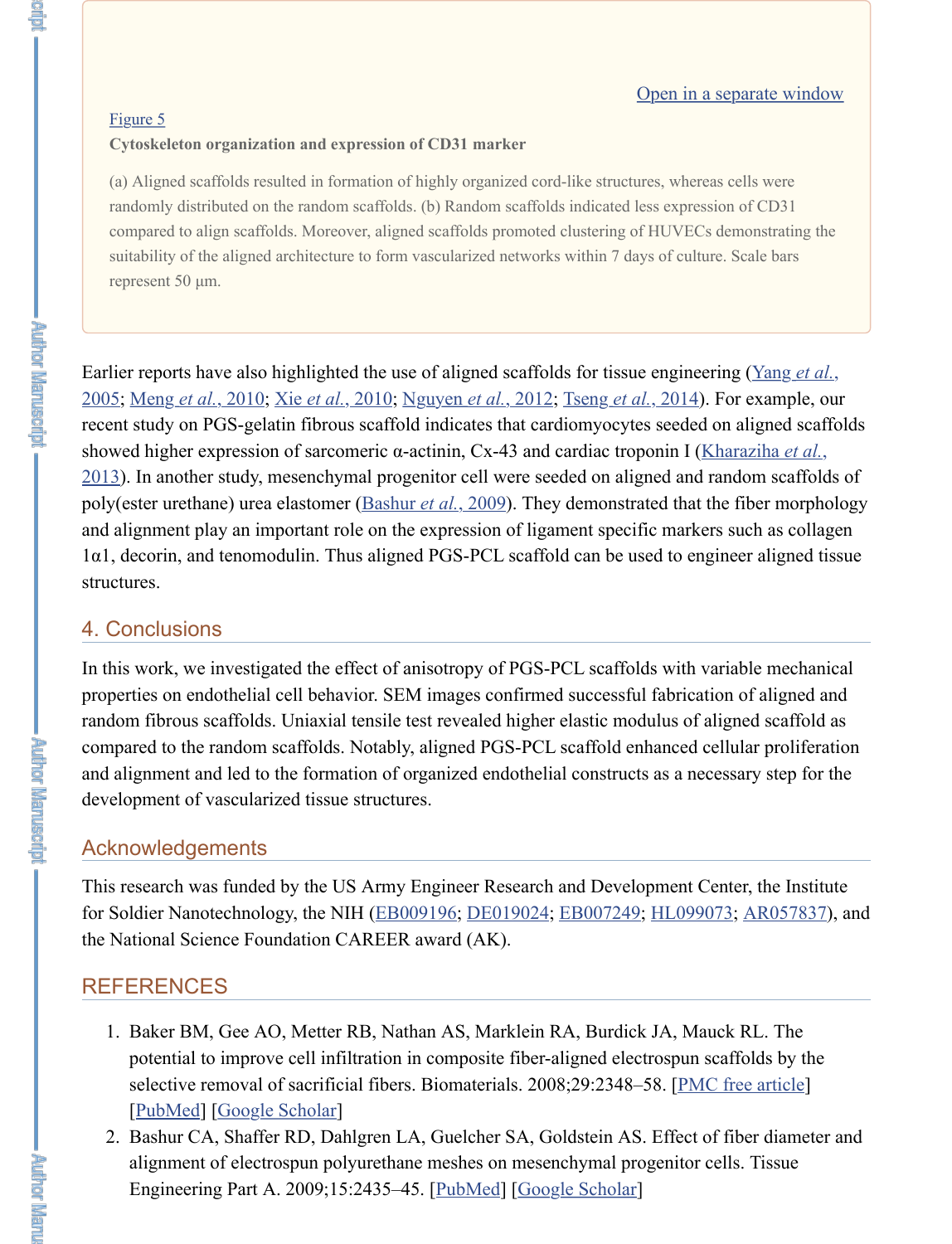- <span id="page-11-6"></span>lactic acid as surgical sealants. Soft Matter. 2011;7:6484–92. [Google Scholar]
- <span id="page-11-9"></span>8. Chen QZ, Bismarck A, Hansen U, Junaid S, Tran MQ, Harding SE, Ali NN, B Characterisation of a soft elastomer poly (gl[ycerol seb](https://www.ncbi.nlm.nih.gov/pubmed/20100560)a[cate\) designed to](https://scholar.google.com/scholar_lookup?journal=Biotechnology+Advances&title=Electrospinning:+a+fascinating+fiber+fabrication+technique&author=N+Bhardwaj&author=SC+Kundu&volume=28&publication_year=2010&pages=325-47&pmid=20100560&) match properties of myocardial tissue. Biomaterials. 2008;29:47–57. [PubMed] [Goo
- 9. Chen Y-C, Lin R-Z, Qi H, Yang Y, Bae H, Melero-Martin JM, Khademhossein human vascular network generated in photocrosslinkable gelatin methacrylate [Advanced Funct](https://scholar.google.com/scholar_lookup?journal=J.+Biomater.+Sci.-Polym.+Ed&title=In+vitro+and+in+vivo+degradation+of+non-woven+materials+made+of+poly(epsilon-caprolactone)+nanofibers+prepared+by+electrospinning+under+different+conditions&author=N+Bolgen&author=YZ+Menceloglu&author=K+Acatay&author=I+Vargel&author=E+Piskin&volume=16&publication_year=2005&pages=1537-55&pmid=16366336&)ional Materials. 2012;22:2027–39. [PMC free article] [PubMe [Google Scholar]
- <span id="page-11-10"></span><span id="page-11-4"></span>10. Clark P, Connolly [P, Curtis A, Dow](https://scholar.google.com/scholar_lookup?journal=Materials+Letters&title=Shape-memory+effect+of+poly+(glycerol%E2%80%93sebacate)+elastomer&author=W+Cai&author=L+Liu&volume=62&publication_year=2008&pages=2171-3&) J, Wilkinson C. Topographical control of c Multiple grooved substrata. Development. 1990;108:635–44. [PubMed] [Google
- <span id="page-11-1"></span>11. Courtney T, Sacks MS, Stankus J, Guan J, Wagner W[R. Design](https://www.ncbi.nlm.nih.gov/pubmed/15255771) and analysis of engineering scaffolds that mimic soft tissue mechanical aniso[tropy. Biomateri](https://scholar.google.com/scholar_lookup?journal=Soft+Matter&title=Synthesis+and+characterisation+of+poly+(glycerol+sebacate)-co-lactic+acid+as+surgical+sealants&author=Q+Chen&author=S+Liang&author=GA+Thouas&volume=7&publication_year=2011&pages=6484-92&)al 8. [PubMed] [Google Scholar]
- <span id="page-11-0"></span>12. Curtis A, Wilkinson C. Nantotechniques and approaches in biotechnology. TR Biotechnology. 2001;19:97–101. [PubMed] [Google Scholar]
- <span id="page-11-12"></span>13. Dolatshahi-Pirouz A, Nikkhah M, Gaharwar AK, Hashmi B, G[uermani E](https://www.ncbi.nlm.nih.gov/pubmed/17915309), Alia Unal G, Ferrante T, Foss M, Ingber DE. A combinatorial cell-laden gel microarray osteogenic differentiation of human mesenchymal st[em cells. Scientif](https://www.ncbi.nlm.nih.gov/pmc/articles/PMC3422083/)ic reports. [PMC free article] [PubMed] [Google Scholar]
- 14. [Du Y, Ghodousi](https://scholar.google.com/scholar_lookup?journal=Advanced+Functional+Materials&title=Functional+human+vascular+network+generated+in+photocrosslinkable+gelatin+methacrylate+hydrogels&author=Y-C+Chen&author=R-Z+Lin&author=H+Qi&author=Y+Yang&author=H+Bae&volume=22&publication_year=2012&pages=2027-39&pmid=22907987&) M, Qi H, Haas N, Xiao W, Khademhosseini A. Sequential ass Äêladen hydrogel constructs to engineer vascular, Äêlike microchannels. Biote bioengineering. 2011;108:1693–703. [PMC free article] [Pub[Med\] \[Go](https://www.ncbi.nlm.nih.gov/pubmed/2387239)ogle Sc
- 15. Engelmayr GC, Cheng M, Bettinger CJ, Borenstein JT, Langer R, Freed LE. A honeycombs for tissue engineering of cardiac anisotropy. Nature Materials. 20 [P[MC free a](https://www.ncbi.nlm.nih.gov/pubmed/16545867)rt[icle\] \[PubMed\] \[](https://scholar.google.com/scholar_lookup?journal=Biomaterials&title=Design+and+analysis+of+tissue+engineering+scaffolds+that+mimic+soft+tissue+mechanical+anisotropy&author=T+Courtney&author=MS+Sacks&author=J+Stankus&author=J+Guan&author=WR+Wagner&volume=27&publication_year=2006&pages=3631-8&pmid=16545867&)Google Scholar]
- 16. Engler AJ, Sen S, Sweeney HL, Discher DE. Matrix elasticity directs stem cell specification. Cell. 2006;126:677[–89. \[Pub](https://www.ncbi.nlm.nih.gov/pubmed/11179802)[Med\] \[Google Sch](https://scholar.google.com/scholar_lookup?journal=TRENDS+in+Biotechnology&title=Nantotechniques+and+approaches+in+biotechnology&author=A+Curtis&author=C+Wilkinson&volume=19&publication_year=2001&pages=97-101&pmid=11179802&)olar]
- <span id="page-11-2"></span>17. Fleischer S, Dvir T. Tissue engineering on the nanoscale: lessons from the heart. in Biotechnology. 2012 [PubMed] [Google Scholar]
- <span id="page-11-13"></span>18. Gaharwar AK, Mihaila SM, Kulkarni AA, Patel A, Di Luca A, Reis RL, Gome [Blitterswijk C, M](https://www.ncbi.nlm.nih.gov/pmc/articles/PMC3905276/)or[oni L, Kh](https://www.ncbi.nlm.nih.gov/pubmed/24473466)a[demhosseini A.](https://scholar.google.com/scholar_lookup?journal=Scientific+reports&title=A+combinatorial+cell-laden+gel+microarray+for+inducing+osteogenic+differentiation+of+human+mesenchymal+stem+cells&author=A+Dolatshahi-Pirouz&author=M+Nikkhah&author=AK+Gaharwar&author=B+Hashmi&author=E+Guermani&volume=4&publication_year=2014&) Amphiphilic beads as depots for release integrated into fibrillar scaffolds. J. Control. Release. 2014a;187:66–73. [PMC free article] [PubMed] [Google Scholar]
- <span id="page-11-11"></span><span id="page-11-5"></span>19. Gaharwar AK, Mihaila SM, Kulkarni [AA, Patel A, Di L](https://www.ncbi.nlm.nih.gov/pmc/articles/PMC3098307/)[uca A, Re](https://www.ncbi.nlm.nih.gov/pubmed/21337336)is RL, Gome Blitterswijk C, Moroni L, Khademhosseini A. Amphiphilic beads as depots for [release integrated](https://www.ncbi.nlm.nih.gov/pmc/articles/PMC2613200/) i[nto fibrill](https://www.ncbi.nlm.nih.gov/pubmed/18978786)ar [scaffolds. Journ](https://scholar.google.com/scholar_lookup?journal=Nature+Materials&title=Accordion-like+honeycombs+for+tissue+engineering+of+cardiac+anisotropy&author=GC+Engelmayr&author=M+Cheng&author=CJ+Bettinger&author=JT+Borenstein&author=R+Langer&volume=7&publication_year=2008&pages=1003-10&pmid=18978786&)al of Controlled Release. 2014b

**Autor Martuscipt** 

<span id="page-11-8"></span><span id="page-11-7"></span><span id="page-11-3"></span>de Fa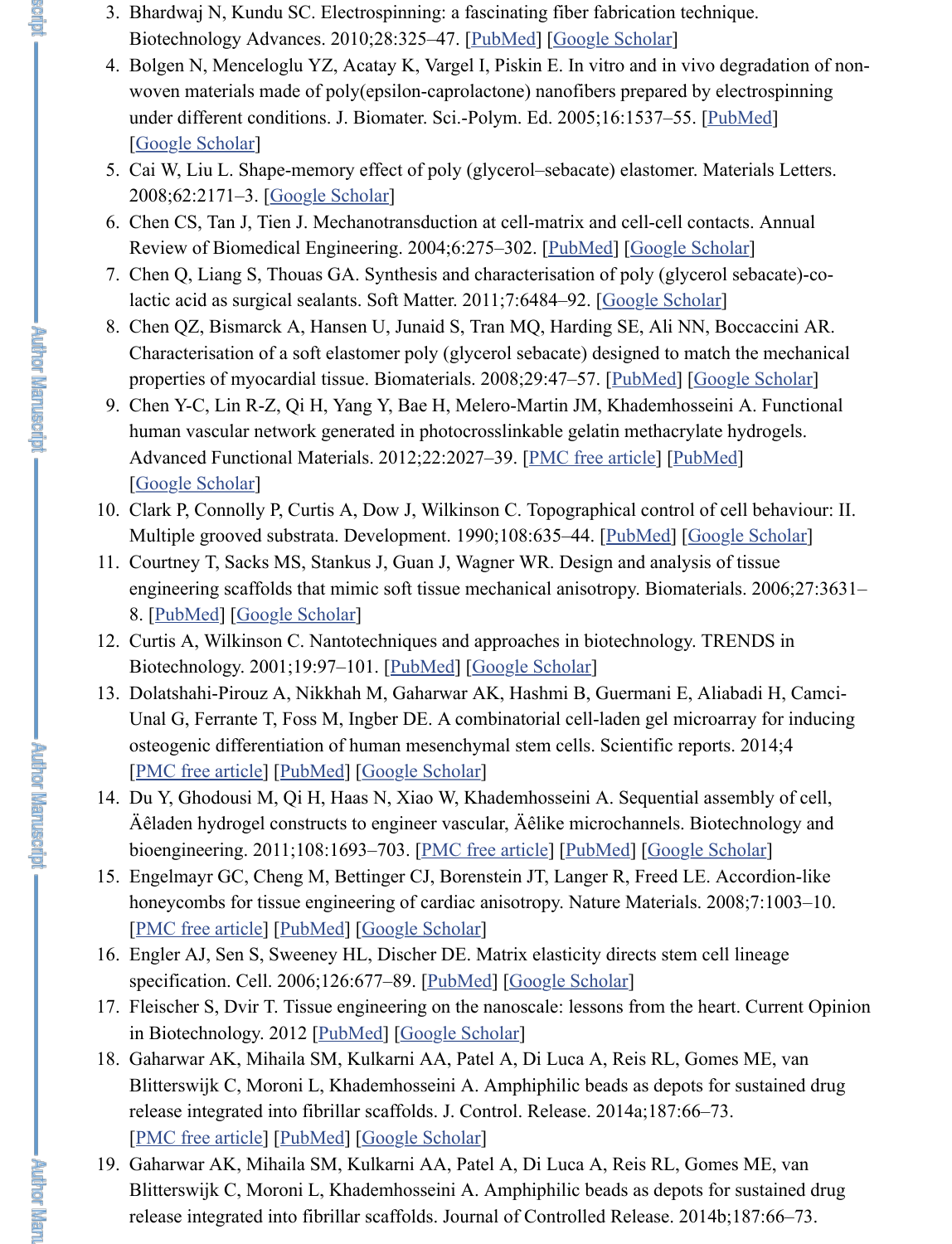- <span id="page-12-3"></span>WIIKER JJ, SCHIMUT G. HIGHLY EXICISIBLE BIO-NANOCOMPOSITE FIBERS. MACIONI [Communications.](https://www.ncbi.nlm.nih.gov/pmc/articles/PMC4079754/) 2[011;32:5](https://www.ncbi.nlm.nih.gov/pubmed/24794894)0[–7. \[PubMed\] \[G](https://scholar.google.com/scholar_lookup?journal=Journal+of+Controlled+Release&title=Amphiphilic+beads+as+depots+for+sustained+drug+release+integrated+into+fibrillar+scaffolds&author=AK+Gaharwar&author=SM+Mihaila&author=AA+Kulkarni&author=A+Patel&author=A+Di+Luca&volume=187&publication_year=2014b&pages=66-73&pmid=24794894&)oogle Scholar]
- 23. Hasan A, Memic A, Annabi N, Hossain M, Paul A, Dokmeci MR, Dehghani F A. Electrospun scaffolds for tissue engineering of vascular grafts. Acta biomaterial 2014;10:11–25. [PMC free article] [PubMed] [Google Scholar]

**Author Martuscript** 

**Author Marwashpr** 

<span id="page-12-8"></span><span id="page-12-7"></span><span id="page-12-2"></span>

- <span id="page-12-5"></span>24. Heath DE, Lannutti JJ, Cooper SL. Electrospun scaffold top[ography affects e](https://www.ncbi.nlm.nih.gov/pmc/articles/PMC4137355/)n [proliferation, me](https://scholar.google.com/scholar_lookup?journal=Tissue+Engineering+Part+A&title=Nanoclay-Enriched+Poly+(%CE%B5-caprolactone)+Electrospun+Scaffolds+for+Osteogenic+Differentiation+of+Human+Mesenchymal+Stem+Cells&author=AK+Gaharwar&author=S+Mukundan&author=E+Karaca&author=A+Dolatshahi-Pirouz&author=A+Patel&publication_year=2014c&)tabolic activity, and morphology. Journal of Biomedical Materials A. 2010;94:1195–204. [PubMed] [Google Scholar]
- 25. Ifkovits JL, Devlin JJ, Eng G, Martens TP, Vunjak-Novakovic G, Burdick JA. Fibrous Scaffolds with Tunable Properties Formed from Photo-Cross-Linkable sebacate) ACS Ap[plied Materials &](https://www.ncbi.nlm.nih.gov/pmc/articles/PMC4137355/) I[nterfaces.](https://www.ncbi.nlm.nih.gov/pubmed/24842693) 2[009;1:1878–86.](https://scholar.google.com/scholar_lookup?journal=Tissue+Eng.+Pt.+A&title=Nanoclay-Enriched+Poly(varepsilon-caprolactone)+Electrospun+Scaffolds+for+Osteogenic+Differentiation+of+Human+Mesenchymal+Stem+Cells&author=AK+Gaharwar&author=S+Mukundan&author=E+Karaca&author=A+Dolatshahi-Pirouz&author=A+Patel&publication_year=2014d&) [PMC free article] [Google Scholar]
- <span id="page-12-9"></span>26. Jaafar IH, Ammar MM, Jedlicka SS, Pearson RA, Coulter JP. Spectroscopic ev and thermomechanical characteri[zation of p](https://www.ncbi.nlm.nih.gov/pubmed/21432969)[oly\(glycerol-seba](https://scholar.google.com/scholar_lookup?journal=Macromolecular+Rapid+Communications&title=Highly+Extensible+Bio-Nanocomposite+Fibers&author=AK+Gaharwar&author=PJ+Schexnailder&author=A+Dundigalla&author=JD+White&author=CR+Matos-P%C3%A9rez&volume=32&publication_year=2011&pages=50-7&pmid=21432969&)cate) with variation temperatures and durations. J. Mater. Sci. 2010;45:2525–9. [Google Scholar]
- <span id="page-12-10"></span>27. Kannan RY, Salacinski HJ, Sales K, Butler P, Seifalian AM. The roles of tissue vascularisation i[n the developmen](https://www.ncbi.nlm.nih.gov/pmc/articles/PMC3867370/)t [of micro-](https://www.ncbi.nlm.nih.gov/pubmed/23973391)v[ascular networks](https://scholar.google.com/scholar_lookup?journal=Acta+biomaterialia&title=Electrospun+scaffolds+for+tissue+engineering+of+vascular+grafts&author=A+Hasan&author=A+Memic&author=N+Annabi&author=M+Hossain&author=A+Paul&volume=10&publication_year=2014&pages=11-25&pmid=23973391&): a review. Bion 2005;26:1857–75. [PubMed] [Google Scholar]
- <span id="page-12-6"></span>28. Kemppainen JM, Hollister SJ. Tailoring the mechanical properties of 3D-designed polynomials. sebacate) scaffolds for [cartilage a](https://www.ncbi.nlm.nih.gov/pubmed/20694986)p[plications. Journ](https://scholar.google.com/scholar_lookup?journal=Journal+of+Biomedical+Materials+Research+Part+A&title=Electrospun+scaffold+topography+affects+endothelial+cell+proliferation,+metabolic+activity,+and+morphology&author=DE+Heath&author=JJ+Lannutti&author=SL+Cooper&volume=94&publication_year=2010&pages=1195-204&pmid=20694986&)al of Biomedical Materials 2010;94:9–18. [PubMed] [Google Scholar]
- 29. Khademhosseini A, Langer R. Microengineered hydrogels for tissue engineering. 2007;28:5087–92. [PubMed] [Google Scholar]
- <span id="page-12-1"></span>30. [Khademhosseini](https://scholar.google.com/scholar_lookup?journal=ACS+Applied+Materials+&+Interfaces&title=Biodegradable+Fibrous+Scaffolds+with+Tunable+Properties+Formed+from+Photo-Cross-Linkable+Poly(glycerol+sebacate)&author=JL+Ifkovits&author=JJ+Devlin&author=G+Eng&author=TP+Martens&author=G+Vunjak-Novakovic&volume=1&publication_year=2009&pages=1878-86&pmid=20160937&) A, Langer R, Borenstein J, Vacanti JP. Microscale technologie engineering and biology. Proceedings of the National Academy of Sciences. 2006; [PMC free article] [PubMed] [Google Scholar]
- <span id="page-12-11"></span>31. Kharaziha M, Nikkhah M, Shin S-R, Annabi N, Masoumi N[, Gaharwar AK,](https://scholar.google.com/scholar_lookup?journal=J.+Mater.+Sci&title=Spectroscopic+evaluation,+thermal,+and+thermomechanical+characterization+of+poly(glycerol-sebacate)+with+variations+in+curing+temperatures+and+durations&author=IH+Jaafar&author=MM+Ammar&author=SS+Jedlicka&author=RA+Pearson&author=JP+Coulter&volume=45&publication_year=2010&pages=2525-9&) C Khademhosseini A. PGS:Gelatin nanofibrous scaffolds with tunable mechanic properties for engineering car[diac tissues. Biom](https://scholar.google.com/scholar_lookup?journal=Biomaterials&title=The+roles+of+tissue+engineering+and+vascularisation+in+the+development+of+micro-vascular+networks:+a+review&author=RY+Kannan&author=HJ+Salacinski&author=K+Sales&author=P+Butler&author=AM+Seifalian&volume=26&publication_year=2005&pages=1857-75&pmid=15576160&)aterials. 2013;34:6355. [PMC free article] [PubMed] [Google [Scholar\]](https://www.ncbi.nlm.nih.gov/pubmed/15576160)
- <span id="page-12-0"></span>32. Kulangara K, Leong KW. Substrate topography shapes cell function. Soft Matt 6. [Google Scholar]
- <span id="page-12-12"></span><span id="page-12-4"></span>33. Lam CXF, Sav[alani MM](https://www.ncbi.nlm.nih.gov/pubmed/20091702), [Teoh S-H, Hutm](https://scholar.google.com/scholar_lookup?journal=Journal+of+Biomedical+Materials+Research+Part+A&title=Tailoring+the+mechanical+properties+of+3D-designed+poly+(glycerol+sebacate)+scaffolds+for+cartilage+applications&author=JM+Kemppainen&author=SJ+Hollister&volume=94&publication_year=2010&pages=9-18&pmid=20091702&)acher DW. Dynamics of in vitro polymeration of polycaprolactone-based scaffolds: accelerated versus simulated physiological conditions. Biomedical Materi[als. 2008;](https://www.ncbi.nlm.nih.gov/pubmed/17707502)3:[034108. \[PubM](https://scholar.google.com/scholar_lookup?journal=Biomaterials&title=Microengineered+hydrogels+for+tissue+engineering&author=A+Khademhosseini&author=R+Langer&volume=28&publication_year=2007&pages=5087-92&pmid=17707502&)ed] [Google Scholar]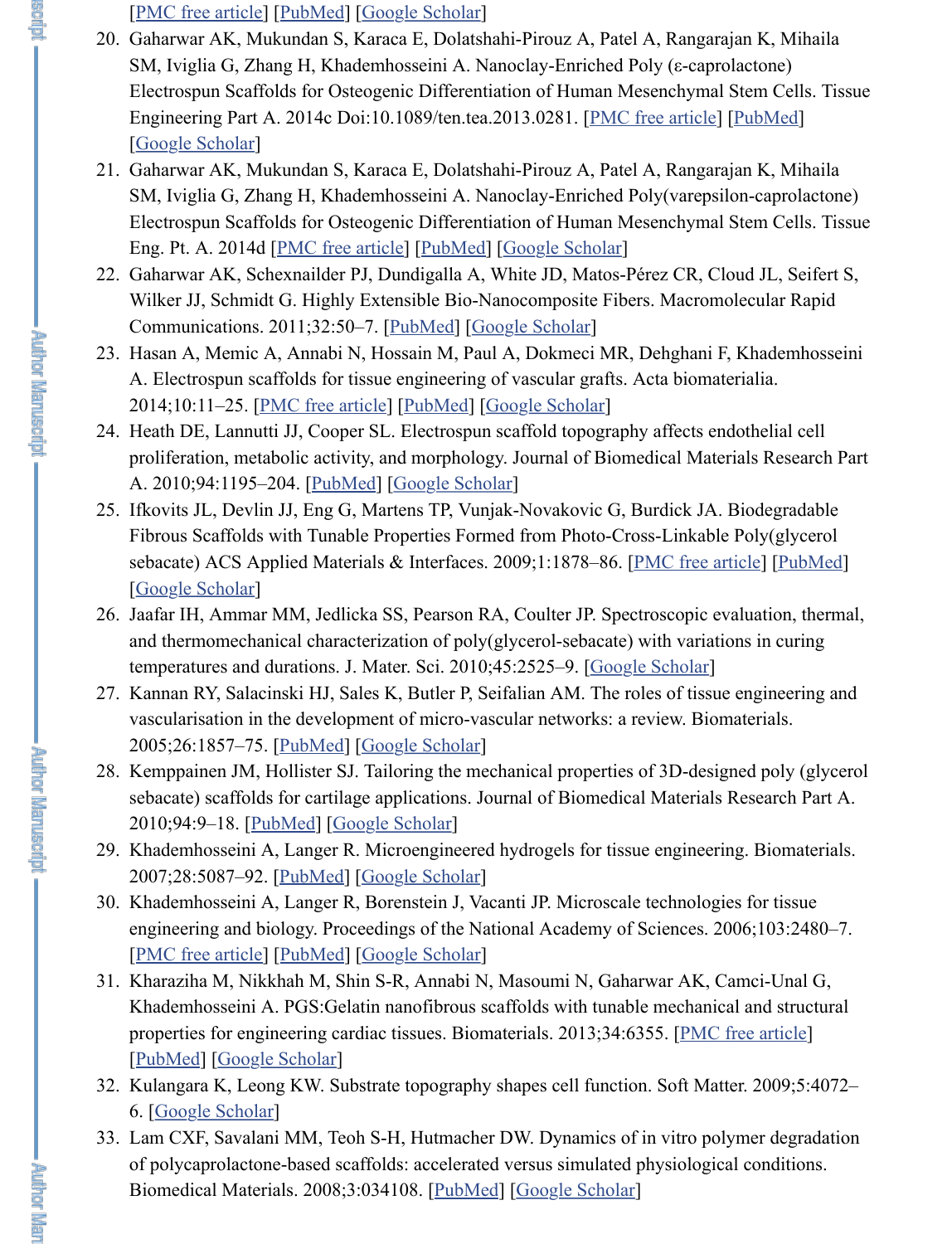- <span id="page-13-7"></span>oriented and aligned nanofibers as potential scaffold in tissue engineering. Materials Science and Engineering: C. 2010;30:1204–10. [Google Scholar]
- <span id="page-13-8"></span>38. Mihaila SM, Gaharwar AK, Reis RL, Marques AP, Gomes ME, Khademhosse Photocrosslinkable Kappa-Carrageenan Hydroge[ls for Tissue Eng](https://scholar.google.com/scholar_lookup?journal=J.+Appl.+Polym.+Sci&title=Structure+and+properties+of+thermoplastic+poly(glycerol+sebacate)+elastomers+originating+from+prepolymers+with+different+molecular+weights&author=QY+Liu&author=M+Tian&author=R+Shi&author=LQ+Zhang&author=DF+Chen&volume=104&publication_year=2007&pages=1131-7&)ineering App Advanced Healthcare Materials. 2013:n/a–n/a. [PubMed] [Google Scholar]

**Author Manuscript** 

**Author Martuscript** 

j.

- <span id="page-13-1"></span>39. Motlagh D, Yang J, Lui KY, Webb AR, Ameer GA. He[mocompatibility e](https://www.ncbi.nlm.nih.gov/pmc/articles/PMC2817665/)v[aluation o](https://www.ncbi.nlm.nih.gov/pubmed/19496677)f polynomials of polynomials of polynomials of polynomials and polynomials of polynomials of polynomials and polynomials of polynomials and po [\(glycerol-sebaca](https://scholar.google.com/scholar_lookup?journal=Tissue+Engineering+Part+B:+Reviews&title=Vascularization+strategies+for+tissue+engineering&author=M+Lovett&author=K+Lee&author=A+Edwards&author=DL+Kaplan&volume=15&publication_year=2009&pages=353-70&pmid=19496677&)te) in vitro for vascular tissue engineering. Biomaterials. 2006 [PubMed] [Google Scholar]
- 40. Newman PJ, Berndt MC, Gorski J, White GC, Lyman S, Paddock C, Muller W (CD31) cloning and relation to adhesion molecules of the immunoglobulin general [Science. 1990;24](https://scholar.google.com/scholar_lookup?journal=Acta+Biomaterialia&title=Valvular+interstitial+cell+seeded+poly(glycerol+sebacate)+scaffolds:+Toward+a+biomimetic+in+vitro+model+for+heart+valve+tissue+engineering&author=N+Masoumi&author=KL+Johnson&author=MC+Howell&author=GC+Engelmayr&publication_year=2013&)7:1219–22. [PubMed] [Google Scholar]
- <span id="page-13-9"></span>41. Nguyen LT, Liao S, Chan CK, Ramakrishna S. Enhanced osteogenic differenti electrospun nanofibrous scaffolds. Nanomedicine. 2012;7:1561–75. [PubMed]
- <span id="page-13-5"></span>42. Nikkhah M, Edalat F, Manoucheri [S, Khademhossei](https://scholar.google.com/scholar_lookup?journal=Materials+Science+and+Engineering:+C&title=Electrospinning+of+PLGA/gelatin+randomly-oriented+and+aligned+nanofibers+as+potential+scaffold+in+tissue+engineering&author=Z+Meng&author=Y+Wang&author=C+Ma&author=W+Zheng&author=L+Li&volume=30&publication_year=2010&pages=1204-10&)ni A. Engineering microsc to control the cell–substrate interface. Biomaterials.  $2012a;33:5230-46$ . [PMC [PubMed] [Google Scholar]
- <span id="page-13-0"></span>43. Nikkhah M, Eshak N, Zorlutuna P, Annabi N, [Castello M](https://www.ncbi.nlm.nih.gov/pubmed/23281344), [Kim K, Dolatsh](https://scholar.google.com/scholar_lookup?journal=Advanced+Healthcare+Materials&title=Photocrosslinkable+Kappa-Carrageenan+Hydrogels+for+Tissue+Engineering+Applications&author=SM+Mihaila&author=AK+Gaharwar&author=RL+Reis&author=AP+Marques&author=ME+Gomes&publication_year=2013&pages=n/a-n/a&)ahi-F, Bae H, Yang Y, Khademhosseini A. Directed endothelial cell morphogenesis micropatterned gelatin methacrylate hydrogels. Biomaterials. 2012b;33:9009. [\[PubMed](https://www.ncbi.nlm.nih.gov/pubmed/16675010)] [[Google Scholar\]](https://scholar.google.com/scholar_lookup?journal=Biomaterials&title=Hemocompatibility+evaluation+of+poly+(glycerol-sebacate)+in+vitro+for+vascular+tissue+engineering&author=D+Motlagh&author=J+Yang&author=KY+Lui&author=AR+Webb&author=GA+Ameer&volume=27&publication_year=2006&pages=4315-24&pmid=16675010&)
- 44. Pritchard CD, Arnér KM, Langer RS, Ghosh FK. Retinal transplantation using poly (glycerol-co-sebacic aci[d\) membr](https://www.ncbi.nlm.nih.gov/pubmed/1690453)a[nes. Biomaterials](https://scholar.google.com/scholar_lookup?journal=Science&title=PECAM-1+(CD31)+cloning+and+relation+to+adhesion+molecules+of+the+immunoglobulin+gene+superfamily&author=PJ+Newman&author=MC+Berndt&author=J+Gorski&author=GC+White&author=S+Lyman&volume=247&publication_year=1990&pages=1219-22&pmid=1690453&). 2010;31:7978–84. [ [PubMed] [Google Scholar]
- <span id="page-13-10"></span><span id="page-13-4"></span>45. Rai R, Tallawi M, Grigore A, Boccaccini AR. Synthesis, properties and biome of poly(glycerol sebacate) (PGS): A review. Prog. Polym. Sci. 2012;[37:1051–](https://www.ncbi.nlm.nih.gov/pubmed/22709343)78. [Google Scholar]
- <span id="page-13-6"></span>46. Ravichandran R, Venugopal JR, Sundarrajan S, Mukherjee S, Ramakrishna S. [sebacate\)](https://www.ncbi.nlm.nih.gov/pubmed/22521491)/g[elatin core/shell](https://scholar.google.com/scholar_lookup?journal=Biomaterials&title=Engineering+microscale+topographies+to+control+the+cell%E2%80%93substrate+interface&author=M+Nikkhah&author=F+Edalat&author=S+Manoucheri&author=A+Khademhosseini&volume=33&publication_year=2012a&pages=5230-46&pmid=22521491&) fibrous structure for regeneration of myocardial inf Engineering Part A. 2011;17:1363–73. [PubMed] [Google Scholar]
- 47. Ravichandran R, Venugopal JR, Sundarrajan S, Mukherjee S, Sridhar R, Rama Minimally invasive injectable short nanofibers of poly (glycerol sebacate) for our [engineeri](https://www.ncbi.nlm.nih.gov/pubmed/23018132)n[g. Nanotechnolog](https://scholar.google.com/scholar_lookup?journal=Biomaterials&title=Directed+endothelial+cell+morphogenesis+in+micropatterned+gelatin+methacrylate+hydrogels&author=M+Nikkhah&author=N+Eshak&author=P+Zorlutuna&author=N+Annabi&author=M+Castello&volume=33&publication_year=2012b&pages=9009&pmid=23018132&)y. 2012;23:385102. [PubMed] [Google Scholar]
- <span id="page-13-3"></span><span id="page-13-2"></span>48. Sacks MS, Schoen FJ, Mayer JE., Jr Bioengineering challenges for heart valve engineerin[g. Annual review](https://scholar.google.com/scholar_lookup?journal=Biomaterials&title=Retinal+transplantation+using+surface+modified+poly+(glycerol-co-sebacic+acid)+membranes&author=CD+Pritchard&author=KM+Arn%C3%A9r&author=RS+Langer&author=FK+Ghosh&volume=31&publication_year=2010&pages=7978-84&pmid=20656341&) of biomedical engineering.  $2009;11:289-313$ . [Pul [\[Google S](https://www.ncbi.nlm.nih.gov/pubmed/20656341)cholar]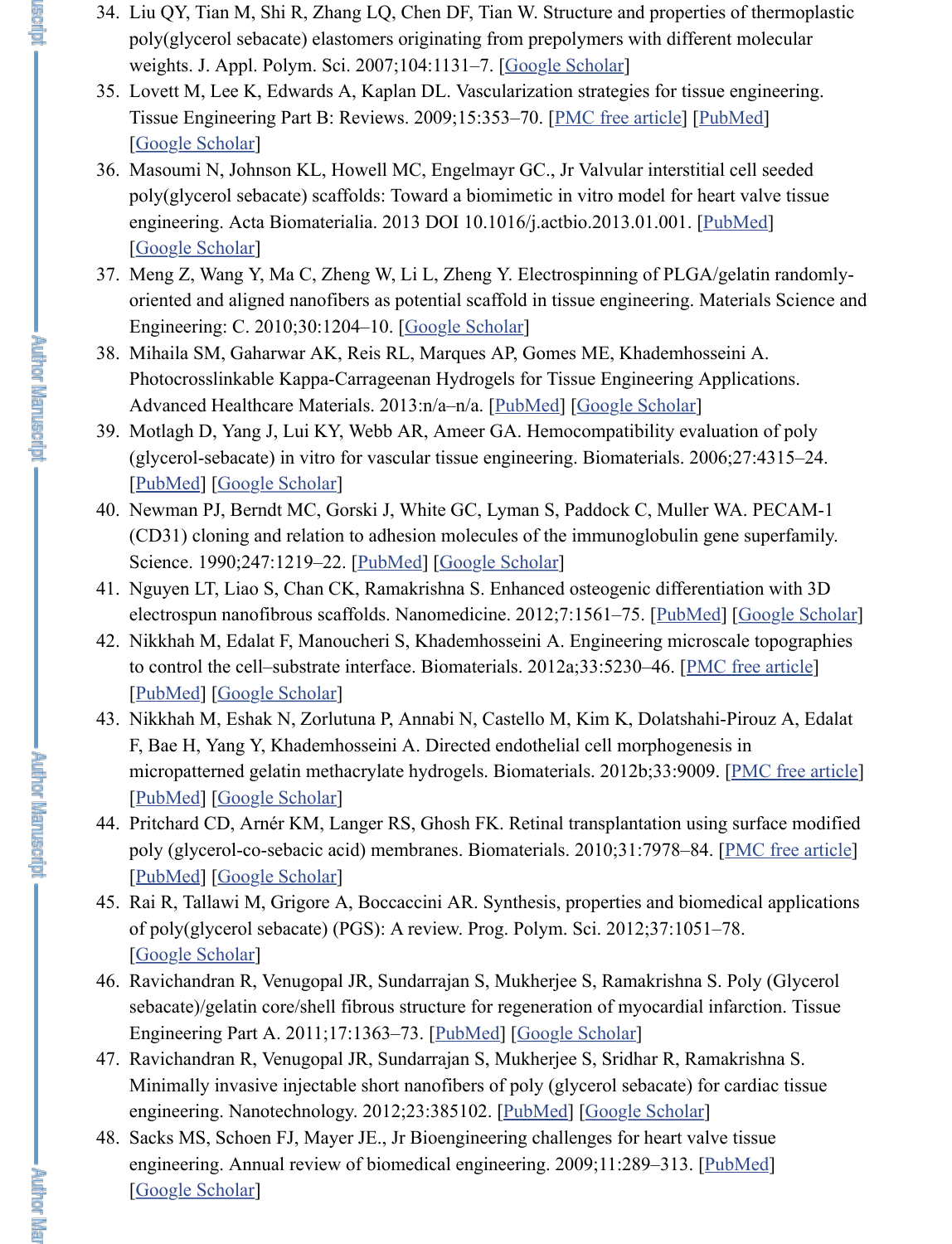- <span id="page-14-5"></span><u>|I ubivitu | Google Scholar</u>
- 53. Stevens MM, George JH. Exploring and engineering the cell surface interface. 2005;310:1135–8. [PubMed] [Google Scholar]
- <span id="page-14-7"></span>54. [Sun ZJ, Chen C,](https://scholar.google.com/scholar_lookup?title=Biomimetic+Approaches+for+Biomaterials+Development&author=S+Sant&author=DF+Coutinho&author=N+Sadr&author=RL+Reis&author=A+Khademhosseini&publication_year=2012&) Sun MZ, Ai CH, Lu XL, Zheng YF, Yang BF, Dong DL. The poly (glycerol–sebacate) as biodegradable drug carrier. Biomaterials. 2009;30: [PubMed] [Google Scholar]

*<b>Author IMETILES* 

**Primer Refuger** 

- <span id="page-14-8"></span>55. Sun ZJ, Sun CW, Sun B, L[u XL, Dong DL. T](https://www.ncbi.nlm.nih.gov/pmc/articles/PMC2972380/)[he Polyco](https://www.ncbi.nlm.nih.gov/pubmed/20669260)n[densing Tempera](https://scholar.google.com/scholar_lookup?journal=Journal+of+Tissue+Engineering+and+Regenerative+Medicine&title=Hybrid+PGS%E2%80%93PCL+microfibrous+scaffolds+with+improved+mechanical+and+biological+properties&author=S+Sant&author=CM+Hwang&author=S-H+Lee&author=A+Khademhosseini&volume=5&publication_year=2011&pages=283-91&pmid=20669260&)ture rather Determines the Degradation and Drug Release of Poly(Glycerol-Sebacate) Doped with 5Fluorouracil. Journal of Biomate[rials Sciences Pol](https://www.ncbi.nlm.nih.gov/pmc/articles/PMC3662231/)y[mer Editi](https://www.ncbi.nlm.nih.gov/pubmed/23168222)o[n. 2011 \[PubMed](https://scholar.google.com/scholar_lookup?journal=Acta+Biomaterialia&title=Effect+of+biodegradation+and+de+novo+matrix+synthesis+on+the+mechanical+properties+of+VIC-seeded+PGS-PCL+scaffolds&author=S+Sant&author=D+Iyer&author=AK+Gaharwar&author=A+Patel&author=A+Khademhosseini&volume=9&publication_year=2013&pages=5963-73&pmid=23168222&)] [Google Scholar]
- 56. Sundback CA, Shyu JY, Wang YD, Faquin WC, Langer RS, Vacanti JP, Hadlo Biocompatibility analysis of poly(glycerol sebacate) as a nerve guide material. [2005;26:5](https://www.ncbi.nlm.nih.gov/pubmed/24314554)4[54–64. \[PubMed](https://scholar.google.com/scholar_lookup?journal=Biomaterials&title=The+potential+of+anisotropic+matrices+as+substrate+for+heart+valve+engineering&author=J+Sohier&author=I+Carubelli&author=P+Sarathchandra&author=N+Latif&author=AH+Chester&volume=35&publication_year=2014&pages=1833-44&pmid=24314554&)] [Google Scholar]
- <span id="page-14-6"></span><span id="page-14-4"></span>57. Teixeira AI, Abrams GA, Bertics PJ, Murphy CJ, Nealey PF. Epithelial contact well-defined micro[-and nano](https://www.ncbi.nlm.nih.gov/pubmed/16293749)s[tructured substra](https://scholar.google.com/scholar_lookup?journal=Science&title=Exploring+and+engineering+the+cell+surface+interface&author=MM+Stevens&author=JH+George&volume=310&publication_year=2005&pages=1135-8&pmid=16293749&)tes. Journal of Cell Science. 2003;116:1881–91. [PMC free article] [PubMed] [Google Scholar]
- <span id="page-14-3"></span>58. Tong Z, Sant S, Khademhosseini A, Jia X. Controlling the Fibroblastic Differentiation of  $\overline{A}$ , Jia X. Controlling the Fibroblastic Differentiation of  $\overline{A}$ , Jia X. Controlling the Fibroblastic Differentiation of [Mesenchy](https://www.ncbi.nlm.nih.gov/pubmed/19560817)[mal Stem Cells V](https://scholar.google.com/scholar_lookup?journal=Biomaterials&title=The+application+of+poly+(glycerol%E2%80%93sebacate)+as+biodegradable+drug+carrier&author=ZJ+Sun&author=C+Chen&author=MZ+Sun&author=CH+Ai&author=XL+Lu&volume=30&publication_year=2009&pages=5209-14&pmid=19560817&)ia the Combination of Fibrous Scaffolds and Conne Growth Factor. Tissue Engineering Part A. 2011;17:2773–85. [PMC free articl [Google Scholar]
- <span id="page-14-0"></span>59. Tseng H, Puperi DS, Kim EJ, Ayoub S, Shah JV, Cuchiara ML, West JL, Grand [Anisotropic poly](https://scholar.google.com/scholar_lookup?journal=Journal+of+Biomaterials+Sciences+Polymer+Edition&title=The+Polycondensing+Temperature+rather+than+Time+Determines+the+Degradation+and+Drug+Release+of+Poly(Glycerol-Sebacate)+Doped+with+5-Fluorouracil&author=ZJ+Sun&author=CW+Sun&author=B+Sun&author=XL+Lu&author=DL+Dong&publication_year=2011&) (ethylene glycol)/polycaprolactone (PEG/PCL) hydrogel fibe heart valve tissue engineering. Tissue Engineering.  $2014$  [PMC free article] [P [Google Scholar]
- 60. Wagenseil JE, Mec[ham RP. V](https://www.ncbi.nlm.nih.gov/pubmed/15860202)[ascular Extracell](https://scholar.google.com/scholar_lookup?journal=Biomaterials&title=Biocompatibility+analysis+of+poly(glycerol+sebacate)+as+a+nerve+guide+material&author=CA+Sundback&author=JY+Shyu&author=YD+Wang&author=WC+Faquin&author=RS+Langer&volume=26&publication_year=2005&pages=5454-64&pmid=15860202&)ular Matrix and Arterial Mechan [PMC free article] [PubMed] [Google Scholar]
- <span id="page-14-9"></span>61. Wang Y, Kim YM, Langer R. In vivo degradation characteristics of poly(glyce [Journal of Biomed](https://www.ncbi.nlm.nih.gov/pmc/articles/PMC1885893/)i[cal Mater](https://www.ncbi.nlm.nih.gov/pubmed/12692189)i[als Research Part](https://scholar.google.com/scholar_lookup?journal=Journal+of+Cell+Science&title=Epithelial+contact+guidance+on+well-defined+micro-and+nanostructured+substrates&author=AI+Teixeira&author=GA+Abrams&author=PJ+Bertics&author=CJ+Murphy&author=PF+Nealey&volume=116&publication_year=2003&pages=1881-92&pmid=12692189&) A. 2003a;66A:192–7. [PubMed] [Google Scholar]
- 62. Wang YD, Ameer GA, Sheppard BJ, Langer R. A tough biodegradable elaston Biotechnol. 2002;20:602–6. [PubMed] [Google Scholar]
- <span id="page-14-12"></span>63. [Wang YD, Kim Y](https://scholar.google.com/scholar_lookup?journal=Tissue+Engineering+Part+A&title=Controlling+the+Fibroblastic+Differentiation+of+Mesenchymal+Stem+Cells+Via+the+Combination+of+Fibrous+Scaffolds+and+Connective+Tissue+Growth+Factor&author=Z+Tong&author=S+Sant&author=A+Khademhosseini&author=X+Jia&volume=17&publication_year=2011&pages=2773-85&pmid=21689062&)M, Langer R. Journal of Biomedical Materials Research Part degradation characteristics of poly(glycerol sebacate)66A:192–7. [PubMed] [ $\Omega$
- <span id="page-14-11"></span><span id="page-14-10"></span><span id="page-14-2"></span><span id="page-14-1"></span>64. Xie J, Li X, Lipner J, Manning CN, Schwartz AG, Thomopoulos S, Xia Y. "Al nanofiber scaffolds for mimicking the structure of the ten[don-to-bone inser](https://www.ncbi.nlm.nih.gov/pmc/articles/PMC4195534/)tion [2010;2:923–6.](https://scholar.google.com/scholar_lookup?journal=Tissue+Engineering&title=Anisotropic+poly+(ethylene+glycol)/polycaprolactone+(PEG/PCL)+hydrogel+fiber+composites+for+heart+valve+tissue+engineering&author=H+Tseng&author=DS+Puperi&author=EJ+Kim&author=S+Ayoub&author=JV+Shah&publication_year=2014&) [PMC free article] [PubMed] [Google Scholar]